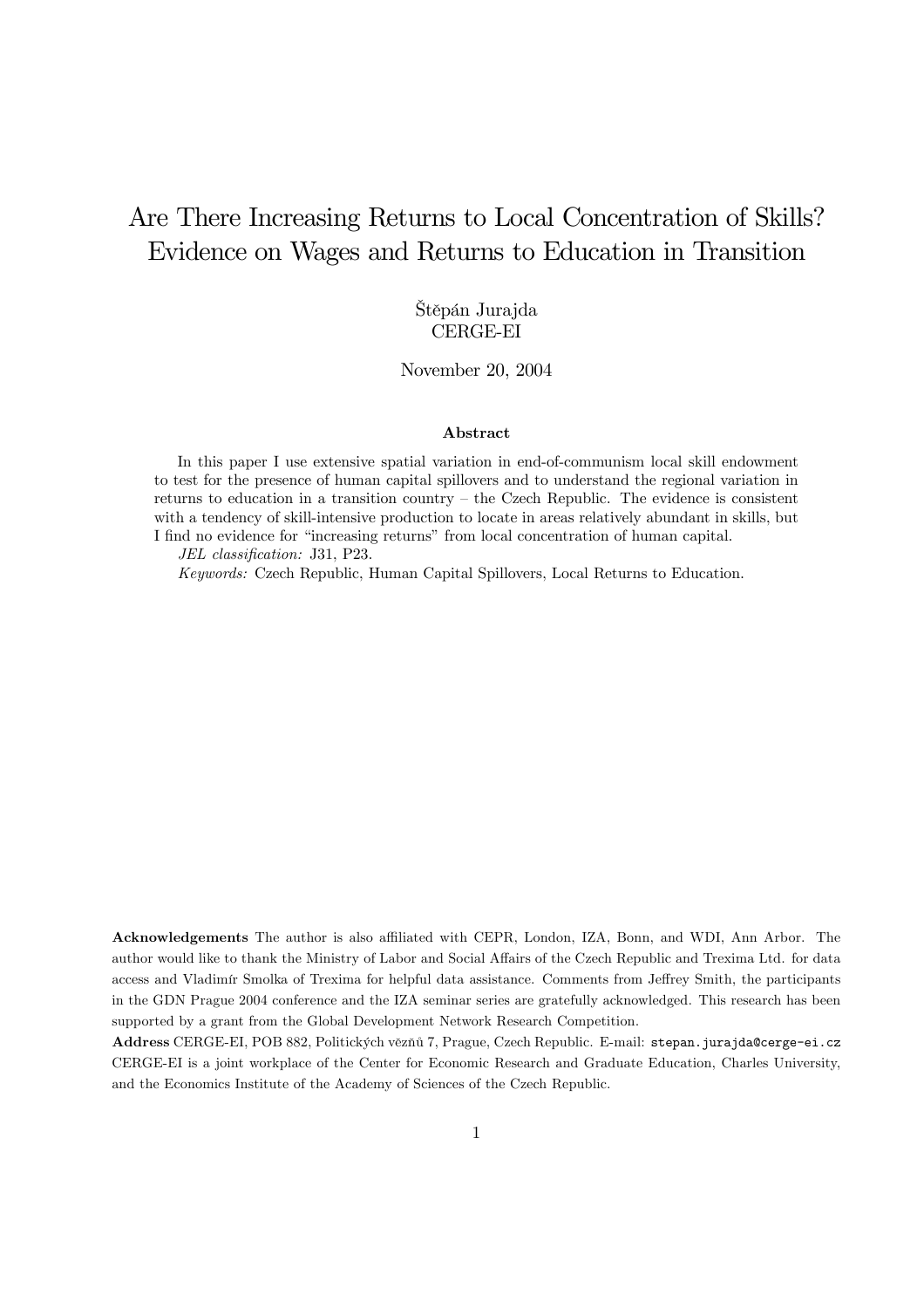# 1 Introduction

The "new economic geography" literature makes the case that in presence of strong increasing returns or local externalities, economic integration is likely to result in the most productive factors flowing to the advanced regions where increasing returns can be realized. In particular, the literature argues that spatial concentration of production factors leads to self-reinforcing spatial divergence (e.g., Fujita, Krugman, and Venables, 1999). Persistent and by some measures growing withincountry disparities have therefore become a key concern in the process of European integration, both for the academic and policy audiences.<sup>1</sup>

An important potential source of regional divergence featured in this literature is local human capital concentration. In theory, both skill-capital complementarities and positive human capital externalities can provide an advantage to areas with high skill endowment.<sup>2</sup> There is now evidence that the skill level of U.S. cities has fundamental effects on their population growth (Glaeser et al., 1995) and wage levels (Moretti, 2004). It is difficult to separate the effect of human capital concentration on economic outcomes from the reverse causality. An important source of exogenous variation in local skill level used in this literature is the historical presence of colleges.<sup>3</sup>

In this paper I argue that the recent experience of post-communist economies, and of the Czech Republic in particular, provides a useful case for asking about the importance of local concentration of human capital for regional divergence. First, these countries underwent massive reallocation of production. According to Jurajda and Terrell (2003) more jobs were provided by newly started private firms than by companies surviving from communism only five years after the 1991 start of the

<sup>1</sup>See, e.g., Puga (1999) and Giannetti (2002) for recent theoretical advances, and Canova (2001) and Puga (2002) for a discussion of the European Community's views and regional policies.

<sup>&</sup>lt;sup>2</sup>Based on these theoretical arguments, initial differences in the spatial distribution of human capital may be further exacerbated by skill-biased labor migration (Giannetti, 2003, and Devillanova, 2004).

<sup>3</sup>While Glaeser and Saiz (2003) rely on the exogeneity of the local number of colleges in 1940, Moretti (2004) utilizes the spatial distribution of colleges as of 1862.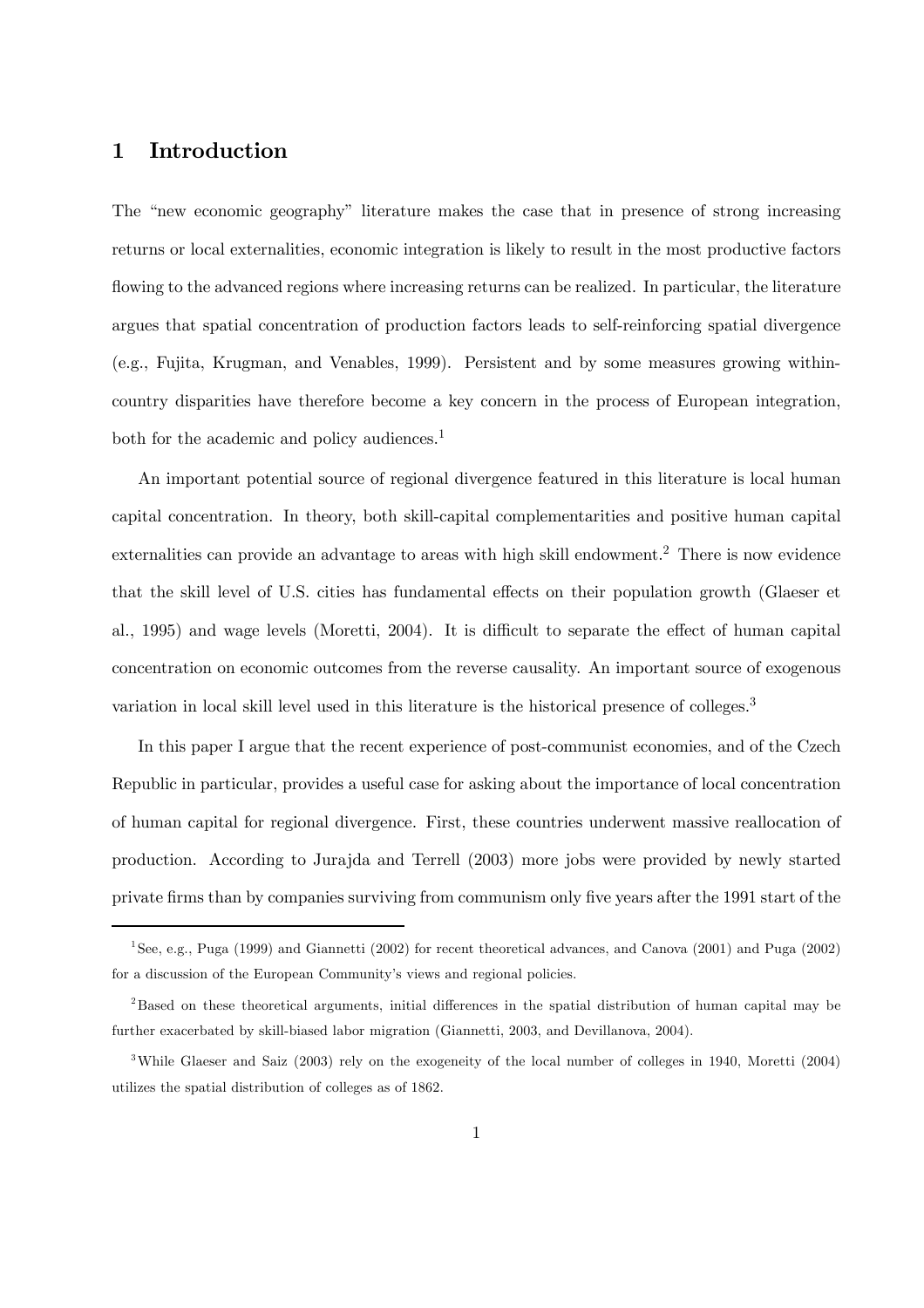Czech pro-market reforms. The transition process involved dramatic skill upgrading (Commander and Köllő, 2004) as well as increasing international integration manifested in large inflows of foreign direct investment  $(FDI)^4$  and culminating in the accession into the European Union (EU) of 8 postcommunist countries. Second, as I document using the case of the Czech Republic, these economies inherited from communism an extensive spatial variation in skill endowments, which was further magnified during the transition period. To a large extent, this variation can be traced to the establishment of a college before and during the communist era.<sup>5</sup>

I therefore use this variation to ask if areas facing the market forces and international integration with more human capital feature higher wages as of the end of the first transition decade – in 2001. I also estimate Czech local returns to education and relate them to relative skill supply in order to ask whether the adoption of skill-biased technologies (and the local skill-biased demand shock) has been stronger in areas that inherited more skilled labor.

In both cases I find no evidence for any role of the local human capital concentration beyond standard imperfect-substitution and relative-supply effects. In particular, wages of college-educated workers are not higher in areas endowed with more college education, but wages of less educated workers positively co-vary with the concentration of college degree holders, consistent with imperfect substitution among different types of labor (Moretti, 2004). Relative local supply of skills negatively covaries with relative wages by skill. Focusing on the exogenous part of the relative skill supply variation allows me to estimate the slope of the demand function: the implied relative demand elasticity is fully consistent with that estimated by Bound et al. (2004) across U.S. states. Taken at face value, this would suggest a substantial tendency of skill-intensive firms to locate in areas relatively abundant in skilled labor, but the effect falls short of equalizing skill premia across

<sup>4</sup>The Czech Republic attracted more FDI (as a percentage of GDP) than any other Central European country.

 $5$ In the empirical analysis, I control for the local industrial structure as of the end of central planning, which could plausibly be correlated with both local skill level and transition skill-biased demand and productivity shocks.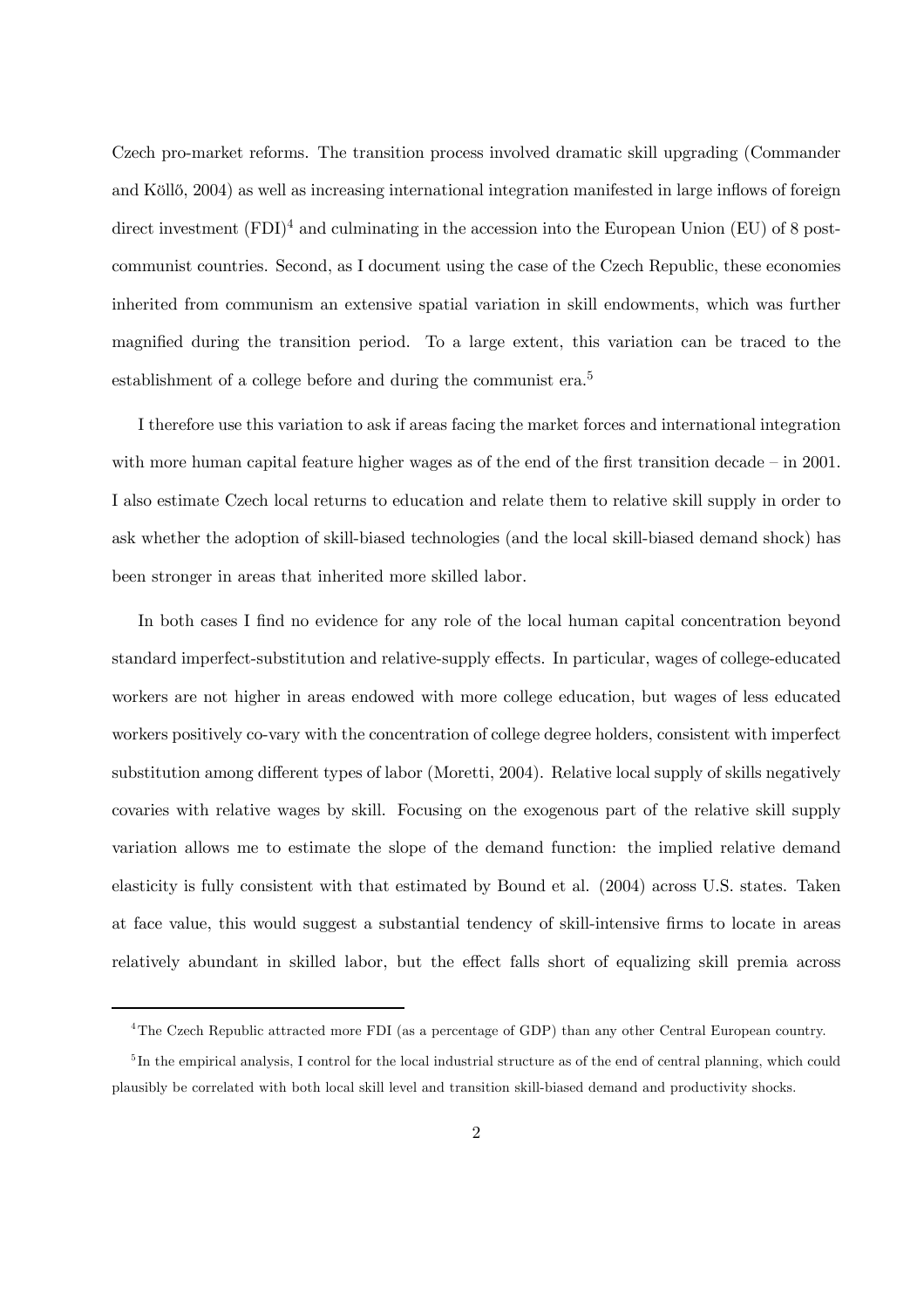locations with different labor supply.

The evidence provided here on the variation in local returns to education complements two strands of transition economics. First, a large body of empirical research documents the rise in returns to education following the collapse of central planning, but the relative importance of various underlying causes of the rise in returns, including, e.g., institutional factors or skill-biased technological change, remains unclear.<sup>6</sup> I estimate local-area returns to education within one institutional environment and show that they vary on a scale similar to that present in the before/after transition studies. To shed light on the underlying forces of the variation in returns I evaluate the role of local labor FDI, population density, and price level.

Second, the present analysis complements the regional-equilibration empirical research from transition countries. The transition from planning to market led to a dramatic increase in regional variation of economic outcomes. While the 2002 unemployment rate in Italy ranged from 3% in the North-eastern regions to 18% in the Mezzogiorno, in the Czech Republic a similar disparity between unemployment rates occurs across districts mere  $80$  kilometers away<sup>7</sup> and such differences are typical of other transition economies as well (Bornhorst and Commander, 2004). There is now a growing literature suggesting that the persistence of these regional inequalities in transition countries is supported by weak equilibration mechanisms, including an insufficient wage and labor mobility adjustment (see, e.g., Bornhorst and Commander, 2004, Fidrmuc, 2004, or Huber, 2004). By documenting the spatial variation in skill concentration, I am able to assign half of the local-area variation in unemployment rates to the local skill endowments and to provide an explanation for the observed lack of mobility based on skills and relative wages.

The paper is organized as follows. In the next Section, I illustrate the Czech districts' imbalances

<sup>6</sup>Two recent studies consider the variation in country-level returns to education in post-communist countries: Fleisher, Sabirianova, and Wang (2004) and Denny, Harmon, and Lydon (2002).

<sup>7</sup>While Prague-West had a registered unemployment rate of 2.3%, the district of Most, about 80 kilometers away, faced a 21% unemployment rate as of 2001. See Section 2 for the definition of Czech districts.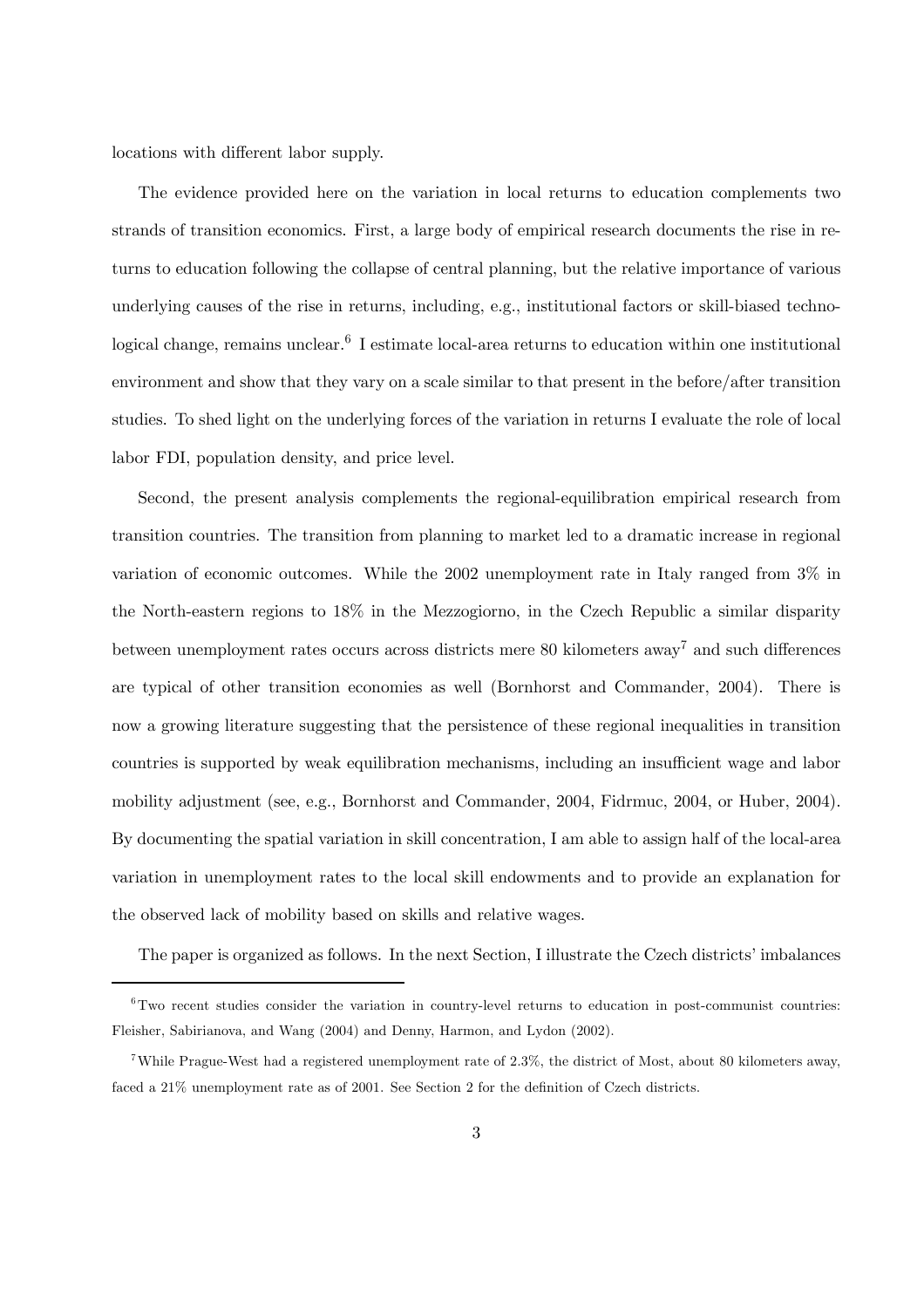using data from the 1991 and 2001 census. Section 3 then discusses the economic theory of regional labor market disparities and presents the estimated local private returns to education and wage spillover effects based on a large matched employer-employee data set covering salaried employment in the Czech enterprise sector in 2001. Concluding remarks are offered in Section 4.

# 2 Czech Local Labor Markets

There are 74 districts in my data corresponding to the European Comission's NUTS-4 regional level ("Nomenclature of Statistical Territorial Units").8 Excluding the capital city of Prague, these districts are very small territorial units with average population over 15 years of age of 100 thousand and average labor force of 60 thousand as of 2001. The Prague metropolitan area then has the population and labor force of ten times the respective district average and corresponds to a NUTS-3 level. As of 2001, the district unemployment rate ranged from 3 to 20 percent with a national average rate of 8 percent, resulting in a coefficient of variation of 0.44.9

### 2.1 Educational Disparities

This section documents district disparities in educational attainment and asks about their change over time: between 2001 and 1991.10 Figure 1 plots the 1991 college-education shares of district population over 15 and shows that imbalances in educational endowment of districts are significant even outside of the two main cities, Praha (Prague) and Brno. (Brno, the capital of Moravia, is

<sup>8</sup>The Czech Republic's districts were originally established in 1960. I pool all Prague's city districts as well as the two suburban districts of Prague East and West into one 'super' district because the city forms one large labor market. Further, one district (Jeseník) is dropped because of time inconsistencies.

<sup>9</sup>This statement applies to both the registered unemployment rate calculated off the unemployment registry of the District Labor Offices and to the unemployment rates based on the International Labor Organization's (ILO) definition, which come from the 2001 census.

 $10$ Educational structure of the district labor force or employment can be estimated for 2001, but is not available for 1991; hence, the time change of local education is investigated using population shares.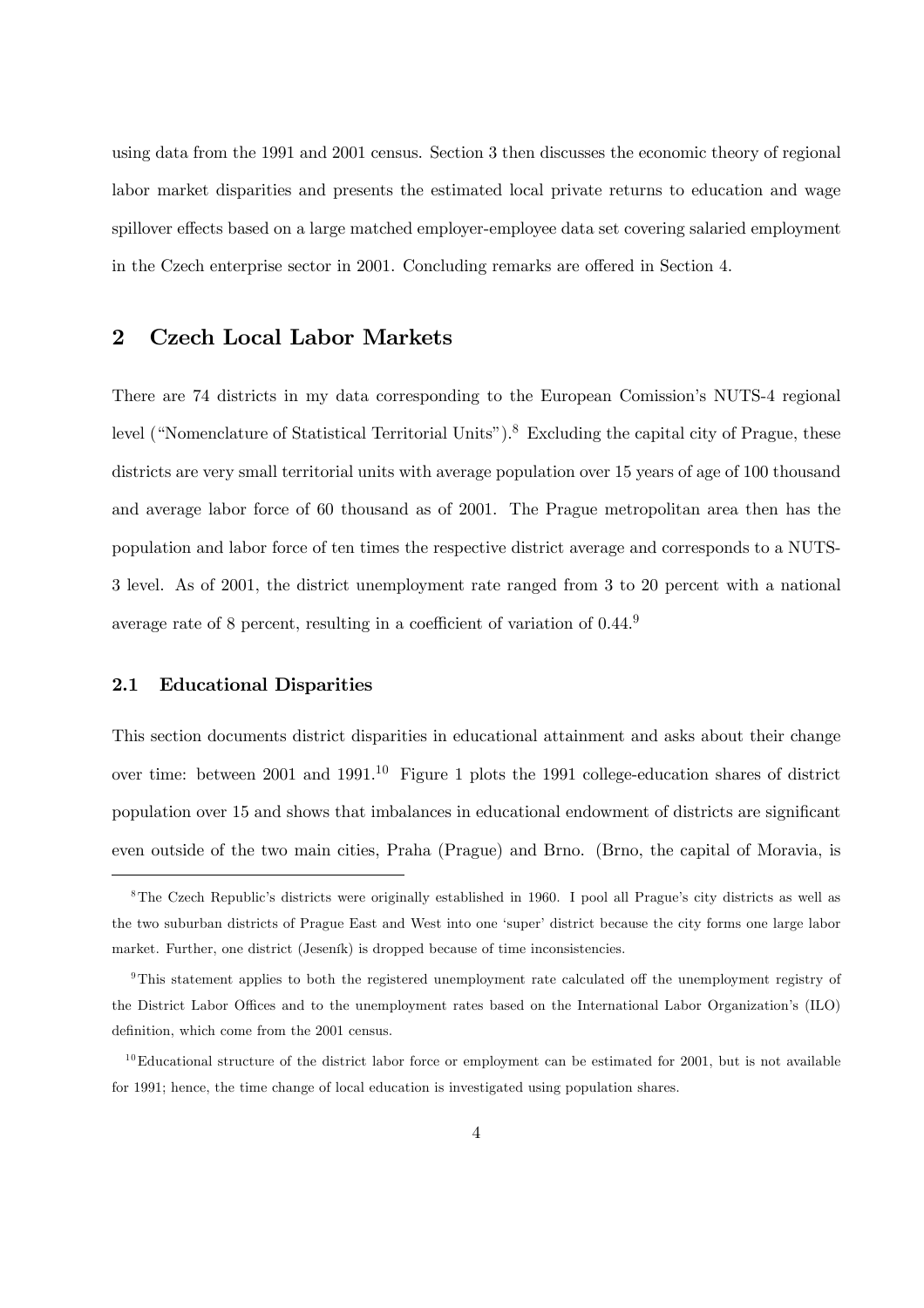the second largest city after Prague.) Furthermore, during the 1990s, there were large changes in district shares of college-educated population: The absolute increase in the share of collegeeducated population has been fastest in districts which already had a high share of inhabitants with a college diploma.<sup>11</sup> Not surprisingly, there is also a strong positive association (not shown) between the district population shares of college degree holders and the district average years of education imputed from the district educational-degree composition using the typical number of years of education required to attain each type of degree.<sup>12</sup>

The variation in district populations' educational composition stems from two main sources: local education production, and skill-biased migration. Czech public colleges were the sole providers of tertiary education until the end of communism; today, they continue to provide the vast majority of college degrees in the Czech Republic and they remain highly over-subscribed. Their expansion is limited by the low government spending on education and their tuition-free status (OECD, WB???). The presence of a public college in 12 out of 74 districts alone explains 52% of the 2001 district variation in the share of college-educated population and it explains 33% of the variation in the change of college-educated population between  $2001$  and  $1991<sup>13</sup>$  Students residing near a college may be more likely to graduate from college than those growing up far from a college town. Further, those from rural districts graduating from city colleges may be more likely to stay in the college town.

The present distribution of public colleges, which drives much of the variation in district college concentration, was established under communism and may therefore be thought of as being

 $11$  District inequality in college shares actually declined during the first transnition decade: As the district average of the share of college educated population grew from 7 to 13% between 1991 and 2001, the coefficient of district variation in this share declined from 39 to 28 percent. However, a more economically meaningful question may be how the dispersion changed relative to the new higher average demand for skilled labor.

<sup>&</sup>lt;sup>12</sup>This association is weaker in terms of 2001-1991 changes. See Section 2.2 for details on specific education degrees.

 $13$ Bound et al. (2004) find only a modest link between the production and stock of baccalaureate degree recipients in the more mobile US population and across much larger territorial units — the US states.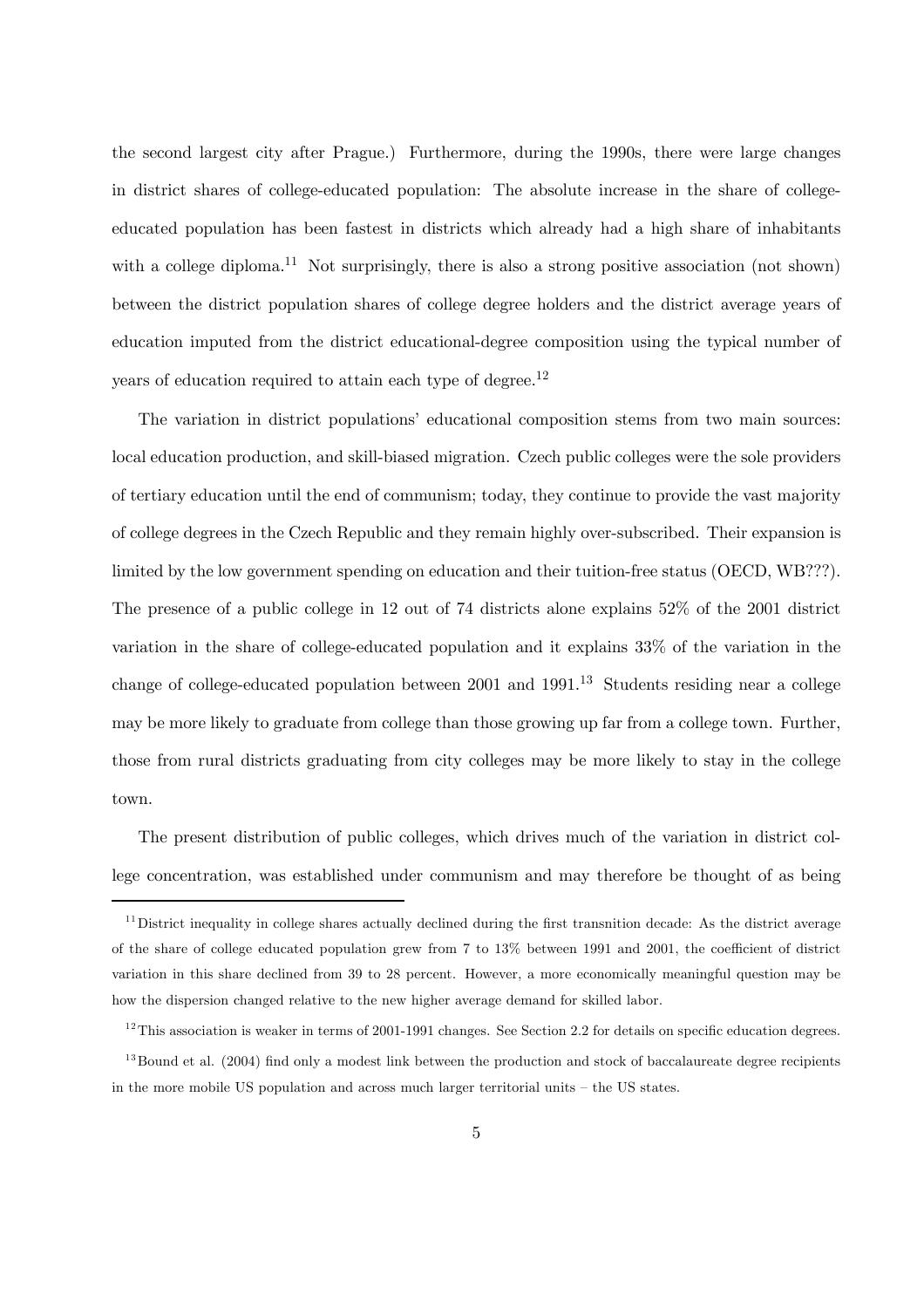exogenous to the skill demand and productivity shocks of the new post-communist economy. Most of Czech colleges were established by the end of the 1960s and only a small subset was originally related to a local large firm.<sup>14</sup> Nevertheless, in districts where the original impetus for establishing a university was tied to strong manufacturing and to the extent that this manufacturing was important as of 1991, it is likely that overall labor demand dropped during transition, but the effect on relative demand for skilled labor is unclear. When relying on the exogeneity of the spatial distribution of tertiary education production, it is therefore important to control for end-of-communism industrial structure.15

Overall, I document extensive end-of-communism variation in local high-skill concentration as well as large changes in educational composition of local populations leading to more concentration of highly educated workers.<sup>16</sup> Migration studies of cross-district residence change (e.g., Fidrmuc, 2004) find small year-to-year migration flows on the order of 1%, but these small flows mask large medium-to-long-term effective change in district high-skill endowment driven in large part by local education production. The observed pattern is consistent with higher mobility of more educated workers (after or during education) attracted by locations with a higher share of highly educated and may correspond to the regional divergence scenarios modeled in recent economic theory of migration and local returns to skill (Giannetti, 2003; Devillanova, 2004).

 $14$  Except for Prague and Olomouc, where universities were founded by 1348 and 1573, respectively, the other Czech colleges were typically established during the 1950s and 1960s. They often started as a pedagogical faculty (in, e.g., Ústí nad Labem, Hradec Kralové, or České Budějovice) or as engineering faculties tied to local manufacturing or chemical production (in, e.g., Plzen, Zlín, Pardubice) and they all branched out into other fields by adding faculties over time.

 $15$  While industrial structure surely predicts the extent of reallocation, more reallocation in transition occurs within industries than across industries (Jurajda and Terrell, 2003; Commander and Faggio, 2003).

 $16$ The Czech variation in local education endowment is not exceptional in the EU-8 context. In both Prague and Budapest, about a fifth of the population has a college degree, that is about twice the national average. Across the 13 remaining Czech NUTS3 regions, the share of population over 15 with a college diploma varies from 5 to 10 percent, while the corresponding range is 6 to 10 percent across the 19 Hungarian similarly-sized regions.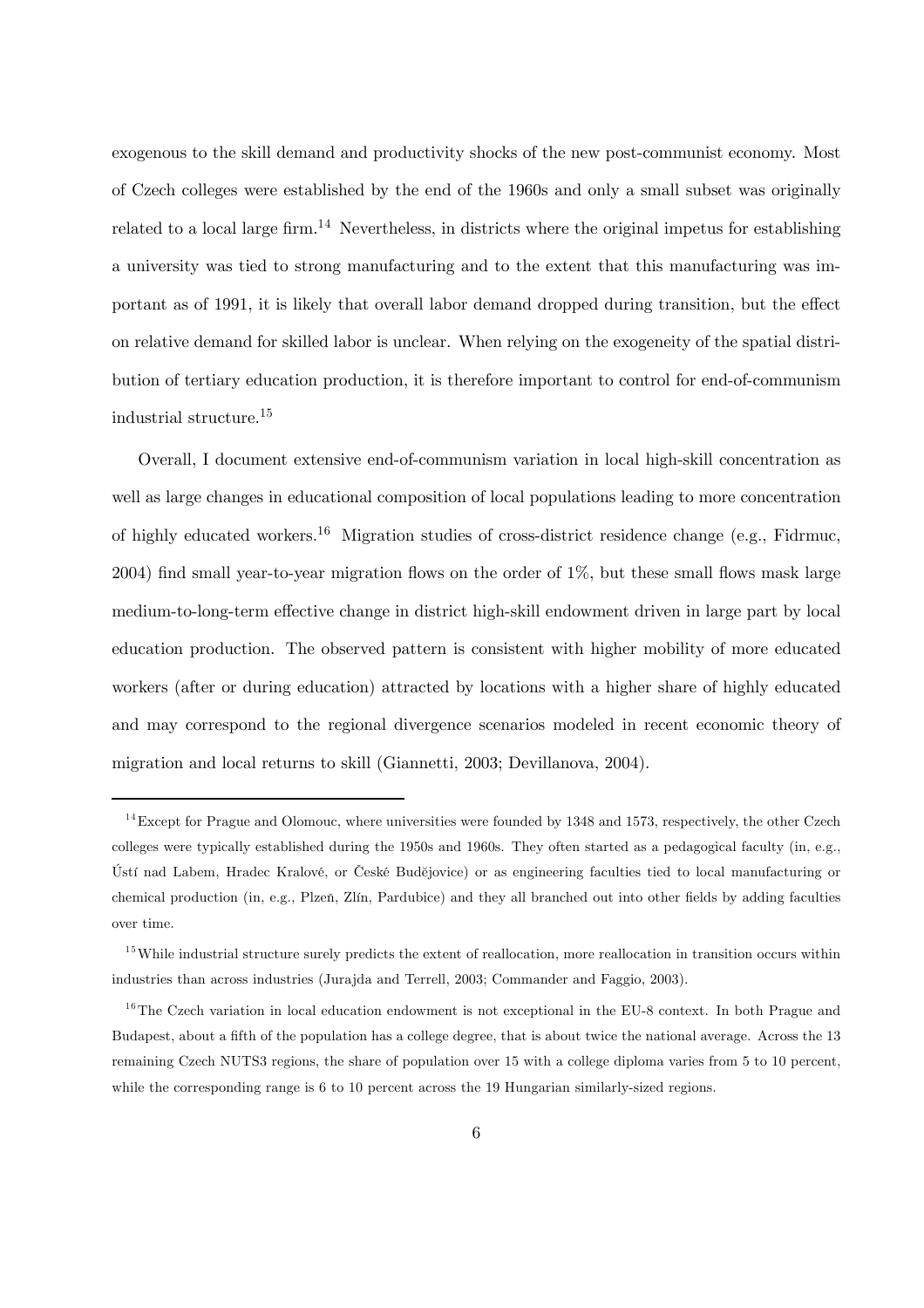### 2.2 Education and Unemployment Disparities

In this section, I ask about the importance of the variation in local skill endowments for the extensive regional disparity in unemployment, which is the focus of the growing transition regionalequilibration literature. For example, Bornhorst and Commander (2004) study the behavior of labor mobility, employment creation, out-of-labor-force movements and wage adjustment in response to persistent unemployment regional disparities in six transition economies. Their evidence is "rather sobering" as none of the equilibrating mechanisms appears to play a significant role in reducing regional disparities. Similarly, Fidrmuc (2004) who analyzes labor mobility in four transition countries finds that "the efficacy of migration in reducing interregional unemployment and wage differentials is low." $17$ 

However, none of the existing studies pays close attention to the regional variation in educational endowment. In this section, I combine information on the education structure of district labor force with registered unemployment counts by education to present the first available evidence on districteducation-specific unemployment rates in a transition country.<sup>18</sup> To provide descriptive evidence on district-education-specific wages used in the rest of the paper, I also present the corresponding wage variation.

Although the structure of the Czech educational systems parallels those of other European countries, there is a significant difference in the educational structure of the labor force: While the secondary school completion rate is very high, only a small proportion of Czech workers have completed university. This fact is not surprising given that a major group of secondary-level students

 $17$ There is now also a set of wage-curve studies, which typically find statistically significant, but economically weak wage adjustment to changing unemployment (see, e.g., Münich and Galuščák, 2003, for a study of the Czech Republic).

 $18$ The district-education-specific unemployment rates are estimated using 2001 region-education-specific labor force participation rates combined with 2001 district-education-specific counts of population and registered unemployment. The Czech Republic consists of 14 regions (NUTS-3 level) and 77 districts (NUTS-4 level).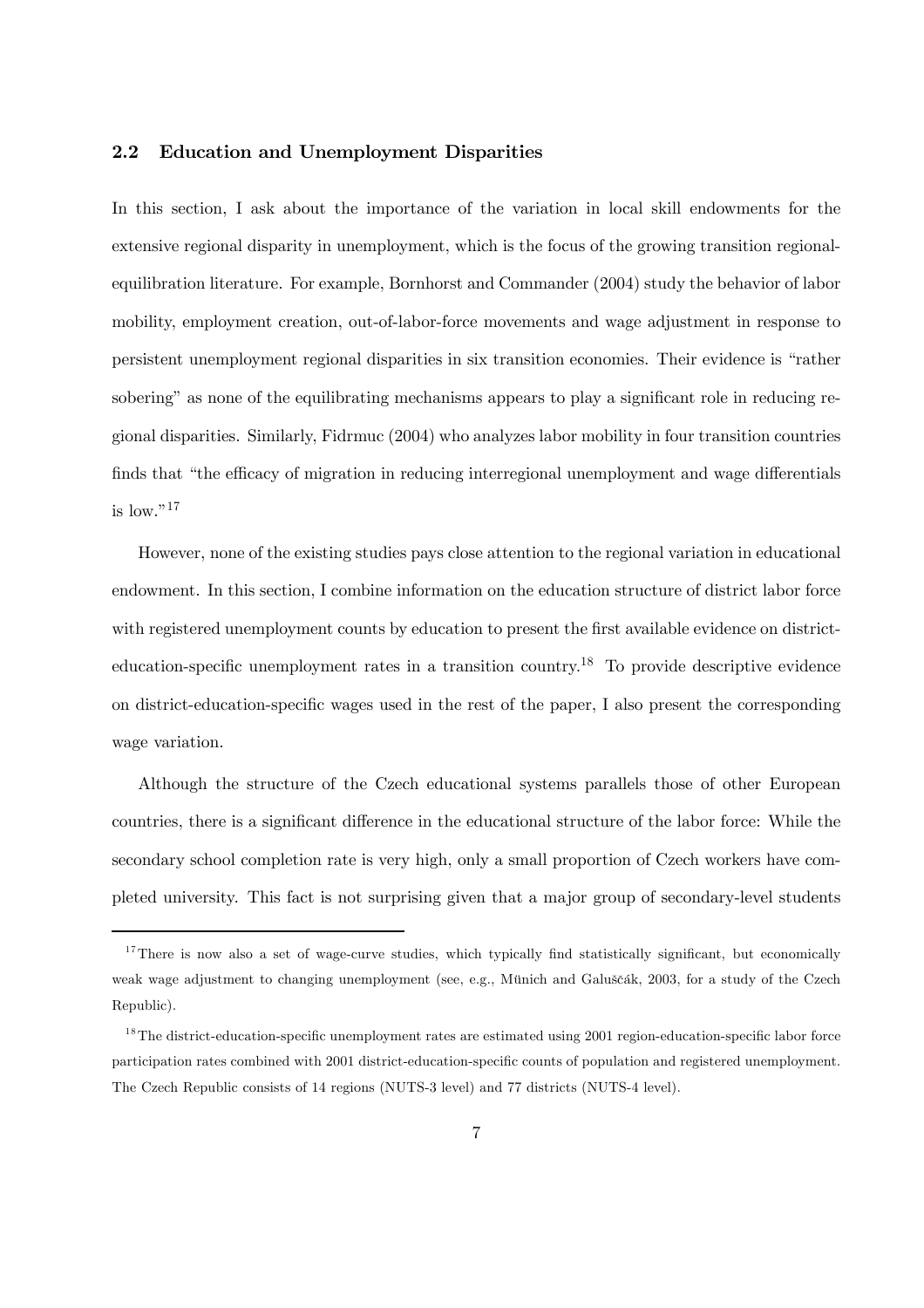attends apprenticeship programs which offer only dismal prospects of continuing on to higher education degrees.19 Most of the apprenticeship programs do not lead to a school-leaving examinations ("maturita" in Czech), which is a pre-requisite for tertiary education. (These exams approximately correspond to the U.K. General Certificate of Education (GCE) or the German "Abitur" exam.) My preferred categorization of the different education degrees used in the subsequent analysis is therefore into four groups: (i) elementary education, (ii) apprenticeship without GCE, (iii) all types of secondary education with GCE combined, (iv) and college degrees and higher.<sup>20</sup>

Figure 2 illustrates the dramatically higher regional variability of unemployment rates for lower educated workers. The graph plots the unemployment rates for the lower 3 education groups and the 45 degree line against the unemployment rates of college graduates. While unemployment rates for the college-educated range from 1 to 3 percent, unemployment rates for high-school graduates range from 3 to 14 percent, and unemployment of workers with only the compulsory (elementary)  $8 \text{ to } 9$  years of education goes from 5 to 60 percent.<sup>21</sup>

On the other hand, nominal wages vary more for highly educated workers: Figure 3 presents the variation in education-district-specific residuals from a national log-hourly-wage regression controlling for workers' gender, experience and its square and their employer's size (total employment), its square and two-digit industry.22

 $19$ While total enrollment in Czech colleges doubled during transition, college completion rates decreased. Given the large size of cohorts graduating from secondary schools during the 1990s, tertiary attainment in the Czech population aged 25-34 remains starkly low at about 12% (OECD, 2003).

 $^{20}$ This grouping roughly corresponds to the OECD classification of education levels—the ISCED groups. Category (i) essentially consists of compulsory education and spans ISCED levels 1 and 2. Category (ii) corresponds to ISCED 2 and a small group of workers with ISCED 3C. Category (iii) is identical with ISCED 3A. Finally, the highest category (iv) covers ISCED levels 5 and 6.

 $2<sup>11</sup>$ These figures are consistent with the national-level unemployment rates by education based on the labor-force survey data. In particular, the ILO unemployment rate of those with only elementary education (ISCED 1 and 2) was 22% in 2001 and Prague, the largest district, had the lowest overall unemployment rate.

 $2^{22}$ See the Appendix for a description of the wage data.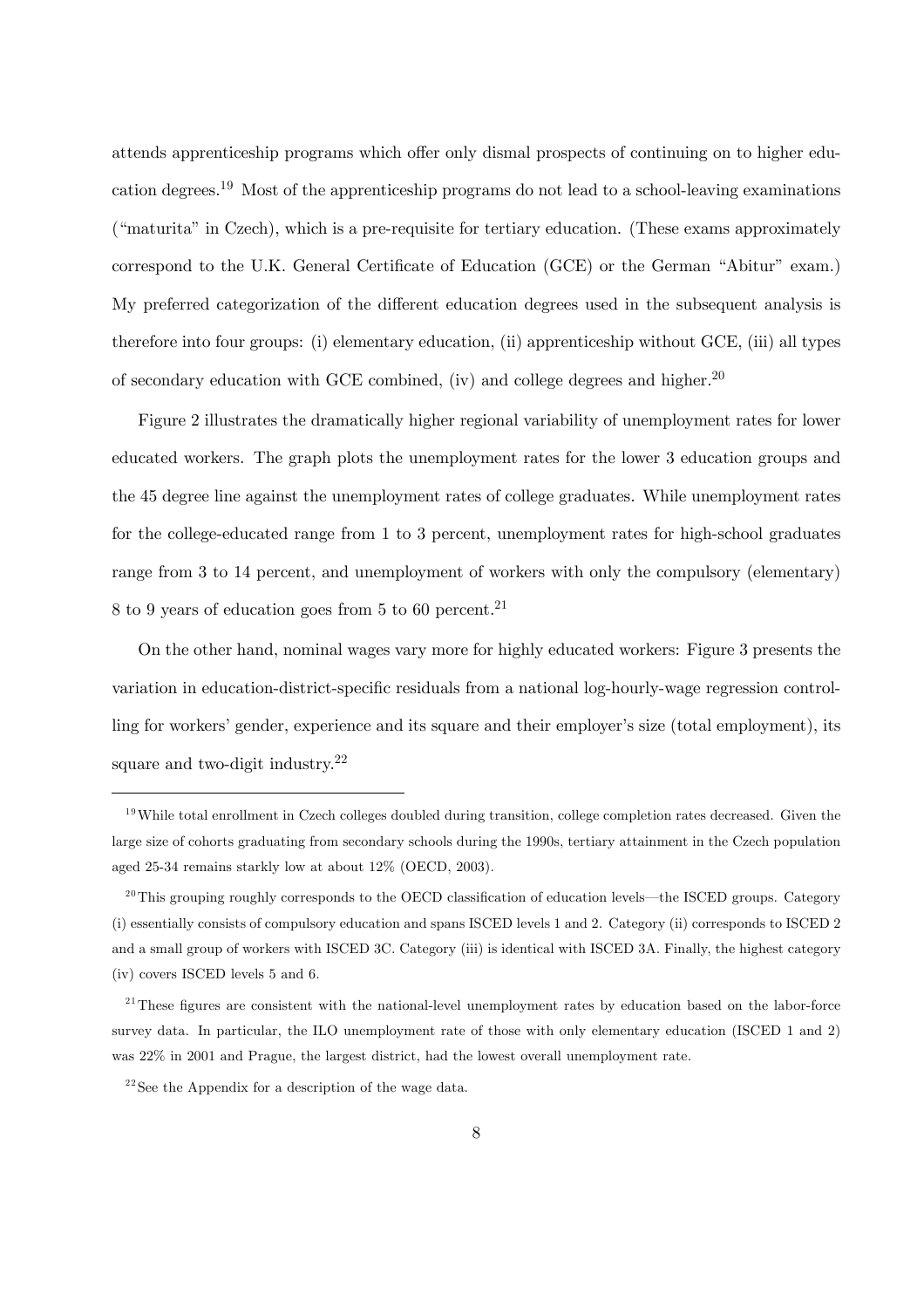How can these two patterns be reconciled? As many other EU economies, the Czech Republic has a generous nation-wide level of social support that likely constitutes a welfare trap for loweducated workers (OECD,  $2002$ ).<sup>23</sup> Social support provides an effective wage floor such that if there are large differences in worker productivity across districts (or large differences in relative demand for skilled workers), a larger fraction of low-educated low-productivity workers will end up jobless in the less-productive areas.24

The evidence given above suggests that local education endowments are a major determinant of regional disparities. Indeed, educational structure of districts' population explains nearly 50% of the cross-sectional variation in district unemployment rates.<sup>25</sup> If low-educated workers face similar wage levels across districts because of an effective wage floor set up by a national social support scheme, then local wage adjustment to high unemployment rates of these workers is unlikely. Further, low-educated workers face high unemployment rates in all areas, likely lowering the incentive to migrate. Educational structure therefore provides a prime explanation of the persistence of spatial unemployment variation attacked in the transition regional-equilibration literature.

<sup>&</sup>lt;sup>23</sup>To illustrate the work disincentive effect of these support schemes, consider the Czech social assistance benefits in early 2002, when the average gross monthly wage was over 15 thousand CZK and the pre-tax (net) minimum wage was 5,700 (4,715) CZK. During that time, the minimum living standard for a single individual was 4,100 CZK and a family of two adults and two children aged 11-15 was guaranteed the income of 12 thousand CZK, which is above the after-tax average monthly salary. In some cases, other forms of social support (child and parental allowances) are available on top of the guaranteed minimum subsistence level.

<sup>&</sup>lt;sup>24</sup>In contrast, in the US, wages of lower educated workers are downward flexible and indeed vary more across locations than wages of highly educated highly mobile workers (Topel, 1986).

<sup>&</sup>lt;sup>25</sup>The R-squared in an OLS regression of district 2001 ILO unemployment rate on the shares of each education group in the district population is 0.49.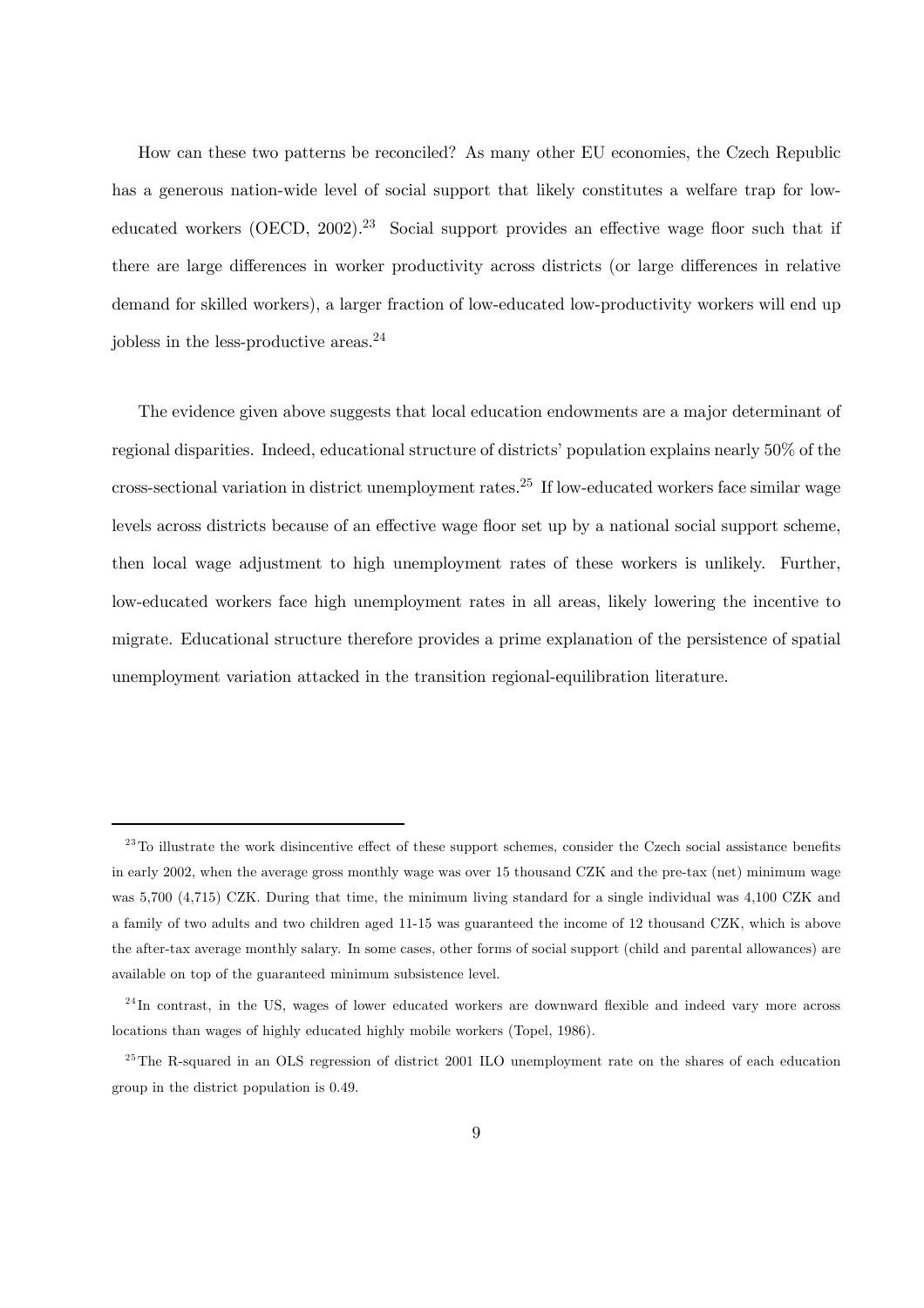# 3 Local Wage Analysis

### 3.1 Testing for Human Capital Spillovers

In this section I rely on the variation in the location of Czech public colleges established under communism to ask whether wages of otherwise identical workers are higher in districts with a higher concentration of human capital.<sup>26</sup>

A productivity spillover from the local concentration of highly skilled workers would be consistent with market failure and would motivate optimal subsidy to human capital (e.g., Heckman, 2000). Human capital externalities are also invoked in economic development theory (e.g., Lucas, 1988). However, only mixed evidence exists to-date on the presence of such externalities (Moretti, 2004; Acemoglu and Angrist, 2000).27

A fundamental problem with identifying the spillover effect is the potential presence of localityspecific unobservable characteristics affecting both wages and the share of highly educated workers.<sup>28</sup> The Silicon Valley technology boom is a prime example of such local-demand-shock bias as it raises both local productivity and the share of highly educated labor. However, given the communist miss-allocation of resources, one can plausibly think of the 1991 presence of a public college as being historically predetermined and orthogonal to current district-specific productivity shocks (see Section 2.1). Alternatively, one could consider the 1991 concentration of college education as being exogenous.

Another difficulty with identifying the causal impact of local human capital concentration on wage levels is that wages of less educated workers may increase in regions experiencing a rise in

 $^{26}$ In this approach I follow Moretti (2004); see also Glaeser and Saiz (2003) for a similar identification strategy.

 $27$  For the underlying theories of human capital externalities, see, e.g., Kremer (1993) and the extensive set of references offered in Moretti (2004).

 $^{28}$  There is also a potential bias from individual unobservables, which, I am not able to address. Both Moretti (2004) and Glaeser and Maré (2001) suggest that this bias is small.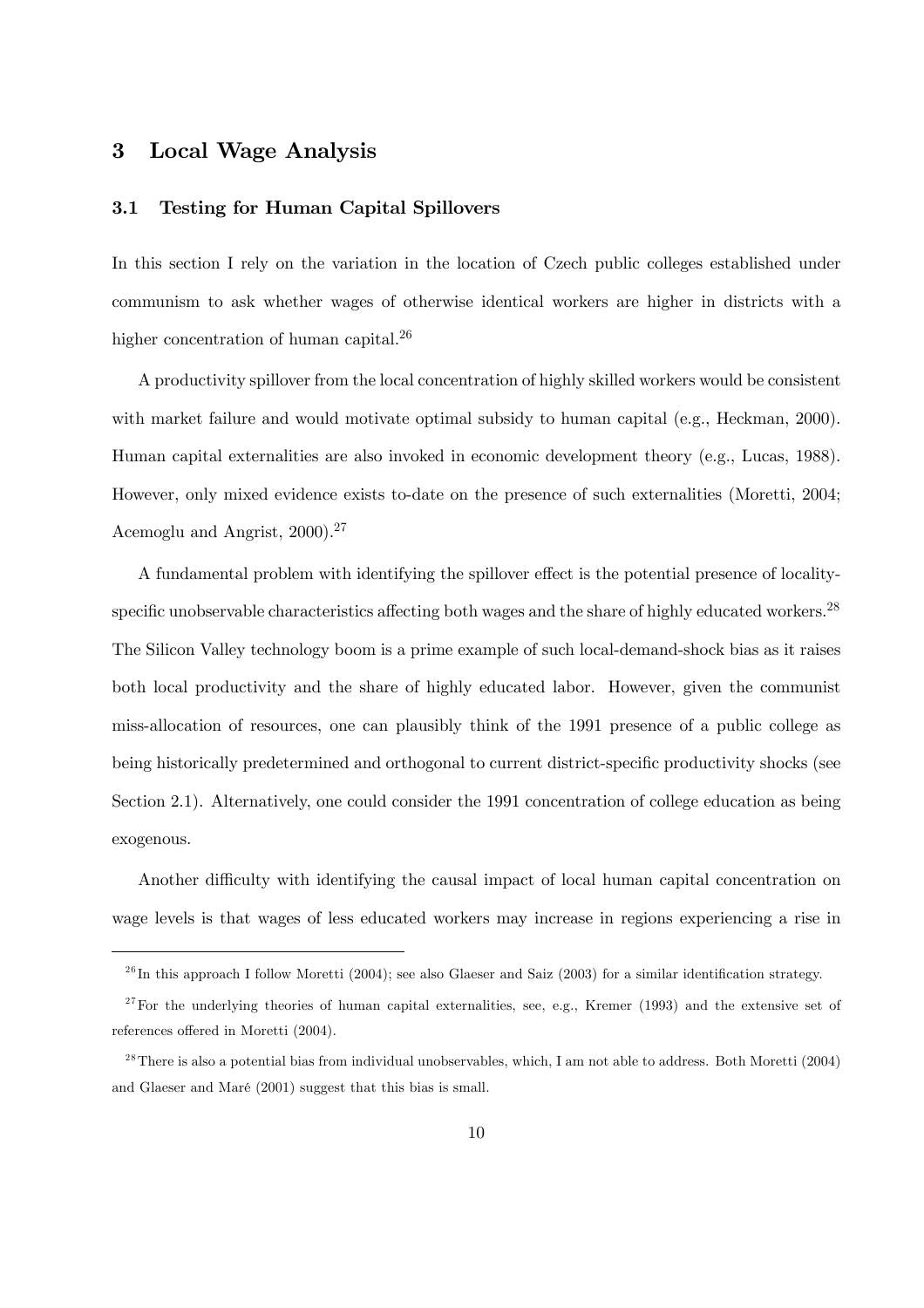their share of highly educated workers because of imperfect substitution across skill types.<sup>29</sup> Moretti (2004) therefore seeks qualitative evidence on the existence of spillovers by relating the wages of highly educated workers to the share of these workers in local labor force. I follow this approach and present the results in Table 1. The details of the estimation procedure and the data description are given in the Appendix.

The upper left panel of Table 1 reports the estimated coefficients from a regression of adjusted log wages of college degree holders in a district on the district's 1991 population share of college labor. The bottom left panel then performs the same exercise using the 2001 districts' employment share of college labor.<sup>30</sup> A major weakness of this analysis is the inability to fully control for permanent district-specific characteristics such as physical and cultural amenities. It is therefore important to test for the sensitivity of the results with respect to excluding the main cultural centers — Prague and Brno.

While there is some insignificant positive association between college-educated workers' adjusted wages and the districts' college concentration in column (1), this association disappears after excluding Prague and Brno, the two major cities which are perhaps most suspicious of experiencing a positive productivity shock. This conclusion is confirmed in column (3) where the current college concentration is instrumented with the local presence of a public college as of the end of communism.<sup>31</sup>

 $^{29}$ See, e.g., Katz and Murphy (1992) for evidence on imperfect substitution and Moretti (2004) for an underlying model of local labor markets with human capital externalities, no scale effects, and constant elasticity of substitution.

 $30$ The district-education-specific employment shares rates are estimated using 2001 region-education-specific employment rates combined with 2001 district-education-specific population counts. The Czech Republic consists of 14 regions (NUTS-3 level) and 77 districts (NUTS-4 level). The results are not sensitive to alternatively using 2001 population shares.

 $31$ The first-stage positive coefficient on the college dummy has a t ratio of 15. The results are not sensitive to controling for district cummulated FDI per capita. District population or employment density were not statistically significant in any of the specifications.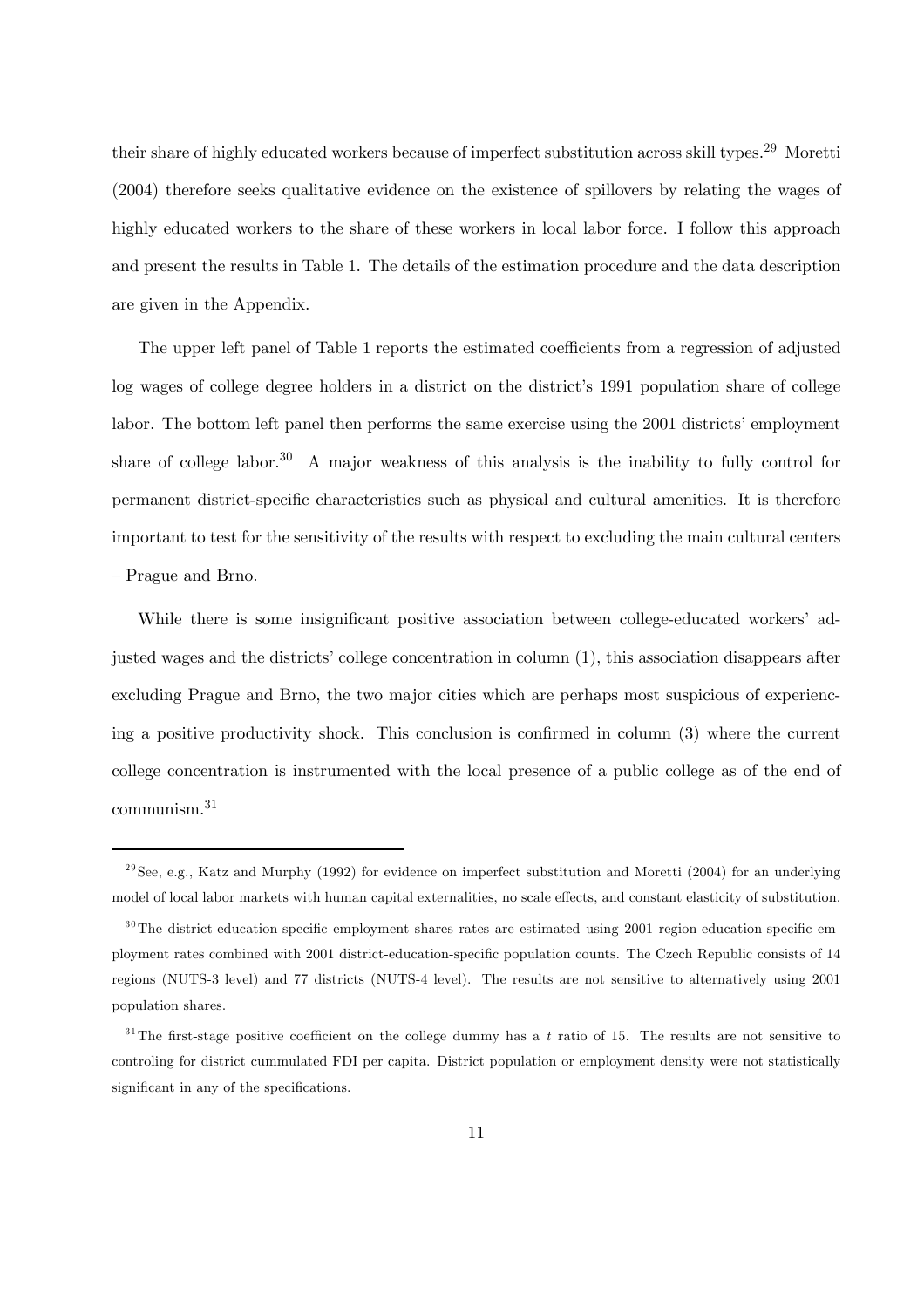The right two panels of Table 1 then replicate this analysis with wages of high-school graduates. There is support for a positive relationship between the concentration of college education in a district and the average wages of high-school graduates after controlling for the individual owneducation effect, and this support is not sensitive to excluding Prague and Brno or to focusing on the likely exogenous variation in local college concentration.<sup>32</sup> This positive relationship is consistent with imperfect substitution among high-school and college workers.<sup>33</sup>

Overall, these results suggest no role of local college-education concentration for worker productivity in a country, which experienced major skill upgrading of production, where college concentration varies dramatically across local economies, and where tertiary attainment remains among the lowest in the OECD.

### 3.2 Local Returns to Education

In this section, I estimate local returns to education and relate them to local supply of human capital. This evidence is novel in the transition context. It is now well documented that wage differentiation and returns to education rose quickly during transition from central planning to market economy.<sup>34</sup> As of the collapse of communism, the Mincerian returns to a year of schooling in transition economies was typically about 0.04 while 10 years later it rose to about 0.08 (Fleisher et al., 2004). However, the relative importance of various underlying causes of the rise in returns, including, e.g., institutional factors or skill-biased technological change, remains unclear. Further,

 $32$ Similar positive coefficients are obtained (but not shown) for less educated workers.

<sup>&</sup>lt;sup>33</sup>A potential criticism of the strategy used in this section of estimating educational spillovers is that it is not clear why spillovers should occur at a local labor market level as opposed to the firm level or the national level. Having matched employer-employee data (see the Appendix) allows me to control for firm average educational attainment, but I cannot fully control for worker heterogeneity as I cannot match workers over time. I do find a positive coefficient on the firm level of human capital in a regression controlling for individual education.

 $34$  For evidence on mid- to late-transition returns to education in the Czech Republic, see Filer et al. (1999), Münich et al. (in press), and Jurajda (in press).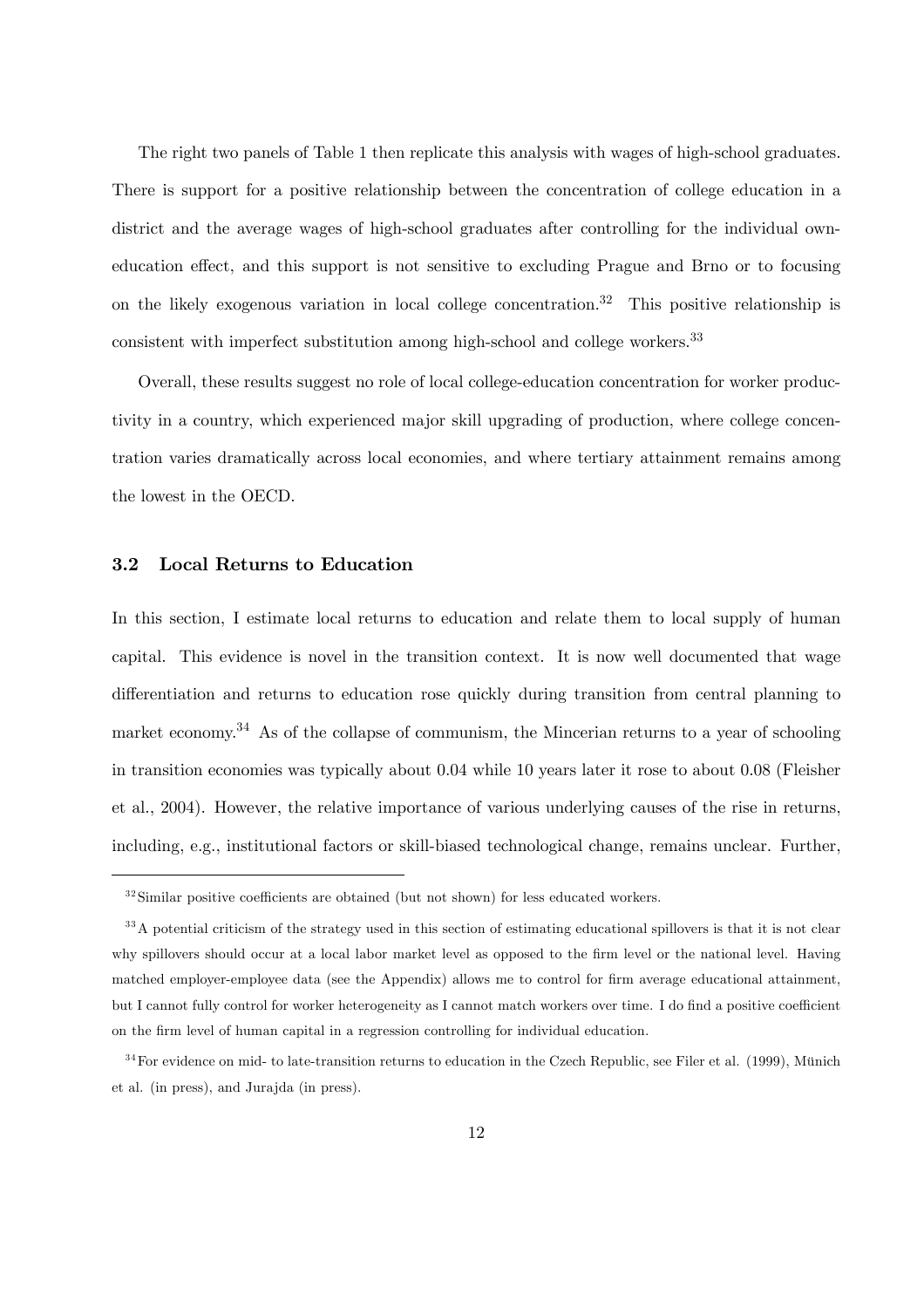there are no studies estimating local returns to education in a transition economy.

This type of evidence is also relatively new in the context of developed economies. Beeson (1991) and Black et al. (2004) are the only studies that focus solely on estimating local returns to education.35 Black et al. (2004) estimate city-specific college/high-school wage gaps for the US and find these to be large and persistent. In 1990, their estimated log wage gap varies from 0.33 in Seattle to 0.54 in Houston.<sup>36</sup>

I estimate two types of district-specific education wage premia: the log-wage return to an additional year of education<sup>37</sup> and the log-wage gap between workers with college degrees and those with all types of high-school education (i.e. both with and without the 'maturita' exam, see Section 2). The details of the estimation procedure are given in the Appendix.

I find extensive variation in 2001 Czech local returns to education and in local college/high-school wage gaps. District-specific returns to a year of additional education range from 0.03 to 0.11, while the average standard error of these district coefficients is only 0.008. The variance in returns to an additional year of schooling present within one transition country, and therefore unaffected by macroeconomic or institutional variability, is therefore comparable in magnitude to the variation in country-level returns before and after transition (for surveys of this literature see, Svejnar, 1999,

<sup>35</sup>Although see Bound and Holzer (2000), Bound et al. (2004) or Wheeler (2001) who also consider relative wages by skill at the local level in the U.S.

<sup>36</sup>They also show that U.S. skill premia are lower in cities with higher housing prices and support this finding with a model of worker migration where local price and wage variation arises from differences in local amenities. Specifically, Black et al. (2004), who do not consider the effects of relative skill supply, analyze migration decisions of two types of workers (skilled and unskilled) and assume that wages are equalized for one of the two types of workers across locations. This implies that the price of housing is higher in higher-amenity locations. As long as amenities are "luxury" goods relative to housing, low-educated workers have a lower willingness to pay for the amenity compared to high-educated workers. For less skilled workers to live in a city with higher amenities and higher housing prices, they must be offered a higher wage.

<sup>37</sup>As in many transition data sets, education is coded as highest degree attained and years of schooling are therefore imputed based on this information. See Münich et al. (in press??) for a comparison of Czech returns to education based on such imputed years of schooling to those based on reported years of schooling. MORE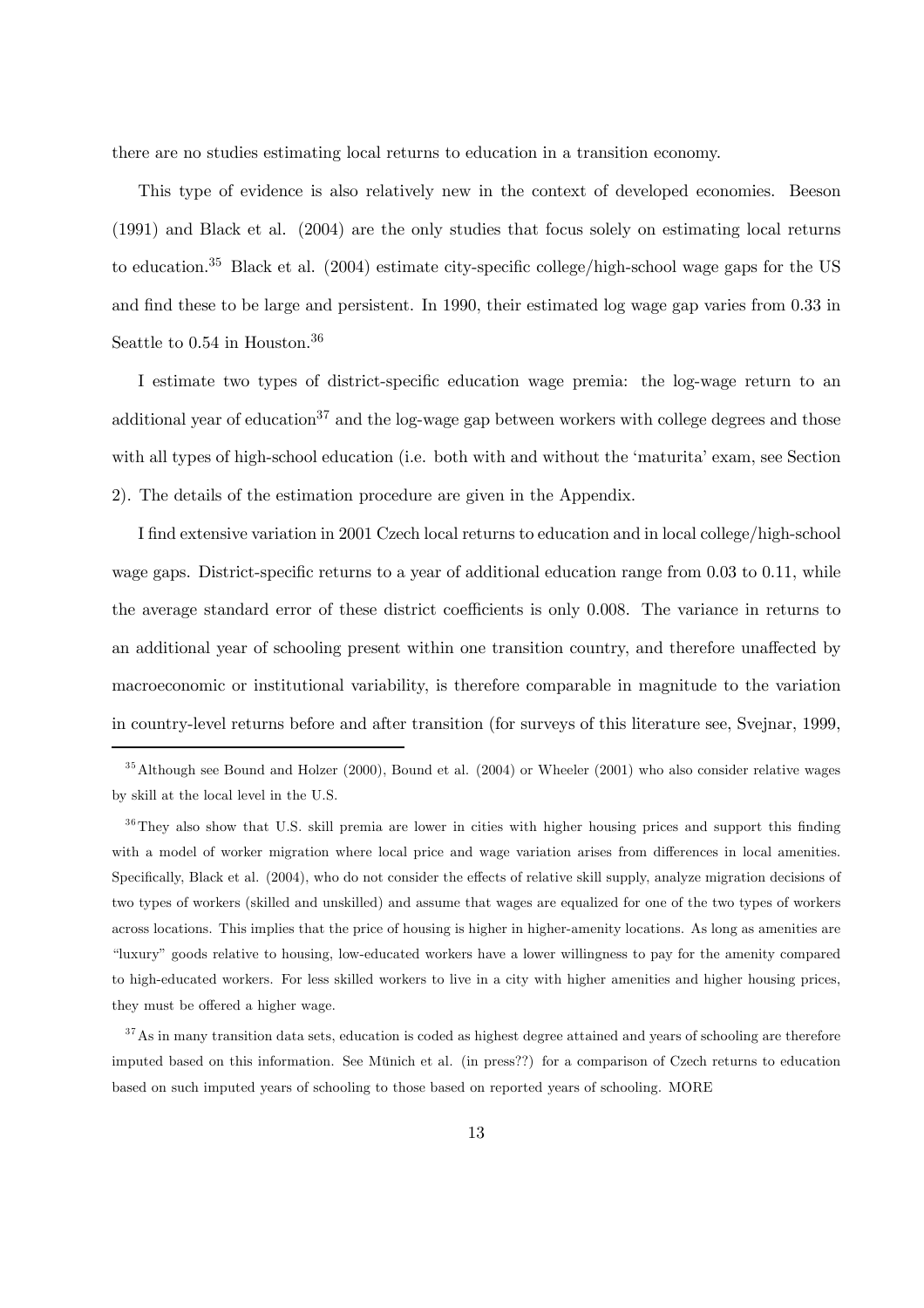and Fleisher et al., 2004). Comparing college-educated employees with high school graduates leads to district log-hourly-wage gaps ranging from 0.29 to 0.81, which is a range somewhat wider than that found for the US by Black et al. (2004). Figure 4 sorts and presents the district estimates of the college/high-school gap together with the 95% confidence interval of each estimate. Clearly, the variation in returns is not an artifact of sampling variance.<sup>38</sup>

What can explain the extensive variation in Czech local relative wages by skill? A first-hand explanation is that it corresponds to the uneven distribution of colleges possibly combined with limited territorial mobility of the labor force. In this case of an exogenous variation in the relative supply of educated workers, a simple demand and supply framework<sup>39</sup> (with possible national-level changes in demand by skill due to transition) would predict that relative wages of highly skilled workers should be lower in districts where skilled labor is relatively abundant, at least in the short run. Over the long run, firms adjust labor demand by focusing on technologies intensive in skilled labor in regions relatively abundant in skills — this is the prediction of Heckscher-Ohlin models. Indeed, with full adjustment in labor demand, exogenous differences in skill supply would lead to no differences in relative wages.

Alternatively, the change in the concentration of highly educated workers across districts could be a response of mobile labor force to exogenous changes in local demand. Higher relative demand for skilled labor would lead to increases in the relative skill supply and higher relative wages.<sup>40</sup> However, over the 2001-1991 period in the Czech Republic, college-degree concentration increases more in districts which had more college-educated labor as of 1991. In order to rationalize a potential

<sup>&</sup>lt;sup>38</sup>The pattern of returns is not systematically affected when using only male or only young (25-35) workers. For example, the correlation between the college/high-school wage gaps estimated at the local level for all workers and for men only is 0.97. The corresponding correlations across the other comparisons never fall below 0.8.

 $39$  See Bound et al. (2004) for a recent exposition of such model.

 $^{40}$ Ultimately, in a labor market with full mobility adjustment, i.e. no migration costs and no local amenities, there would be no relationship between the relative supply and relative wages of skilled workers.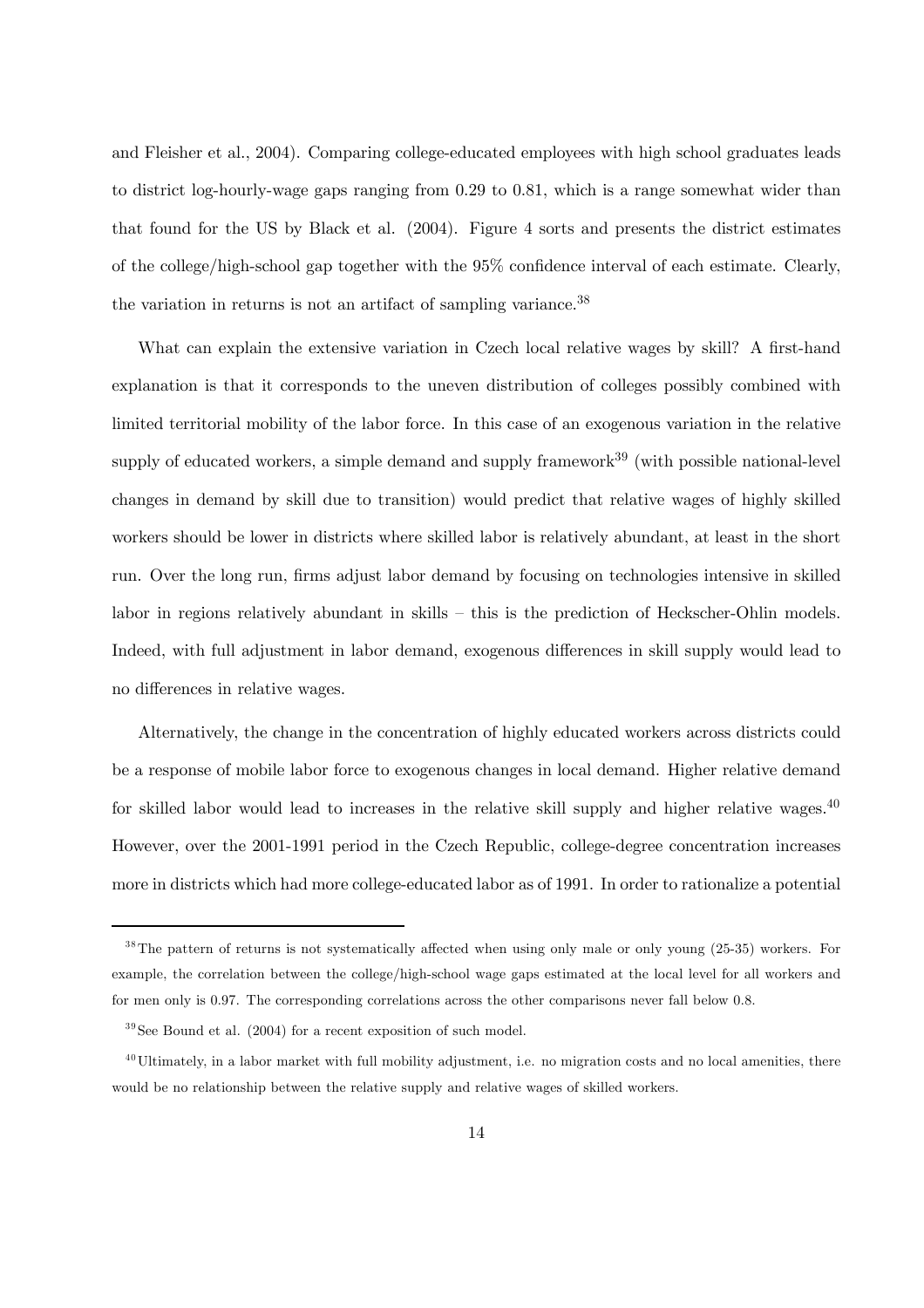positive association between relative wages and the observed increases in relative supply within a simple demand and supply framework, one would have to answer the question of why relative demand for skilled labor increased more in areas initially relatively abundant in skilled labor. It is possible that transition led to an increase in the productivity and employment in industries that use skilled workers more intensively and that these industries were initially located primarily in the highly-educated areas. In the empirical analysis, I therefore control for this possibility by conditioning on the end-of-communism local industrial composition. Alternatively, the higher skill demand and higher skill premia could be endogenous to the initial concentration of skilled labor a scenario consistent with Acemoglu  $(2003)^{41}$  or with some of the "increasing returns" theories (e.g., Giannetti, 2003).

In Table 2, I present an empirical exploration of these hypotheses. In columns (1) and (2) I show simple correlations between relative skill supply and local relative wages by skill, before and after excluding the two major city districts. More specifically, the entry in column (1) is the coefficient from a regression of the 74 college/high-school log wage gaps presented graphically in Figure 4 on the corresponding measure of relative supply of these two types of labor. In general, skill premia co-vary negatively with relative skill supply.

In column (3) I instrument for the local relative skill supply using the presence of a public

<sup>&</sup>lt;sup>41</sup> Acemoglu's 2003 international trade analysis endogenizes skill-biased technological change to relative skill supplies. While the focus of his model is on the induced technological change in the developed economies (technology leaders), the theory also has predictions for the evolution of skill premia in less-developed countries. In the basic version of his model, the Czech Republic, given its large inflow of FDI, would be classified as a technology follower and would be predicted to experience a downward pressure on its skill premium from opening to international trade. However, a possible extension of his basic model (outlined in Section 5.3 of Acemoglu, 2003), involves endogenizing technology adoption in the technology followers to the relative amount of available skill. A tantalizing but informal strategy would be to take this logic to the regional level, where more skill-biased technologies would then be adopted in more skilled regions (beyond the standard Heckscher-Ohlin effect), such that these districts would then exhibit greater skill premia.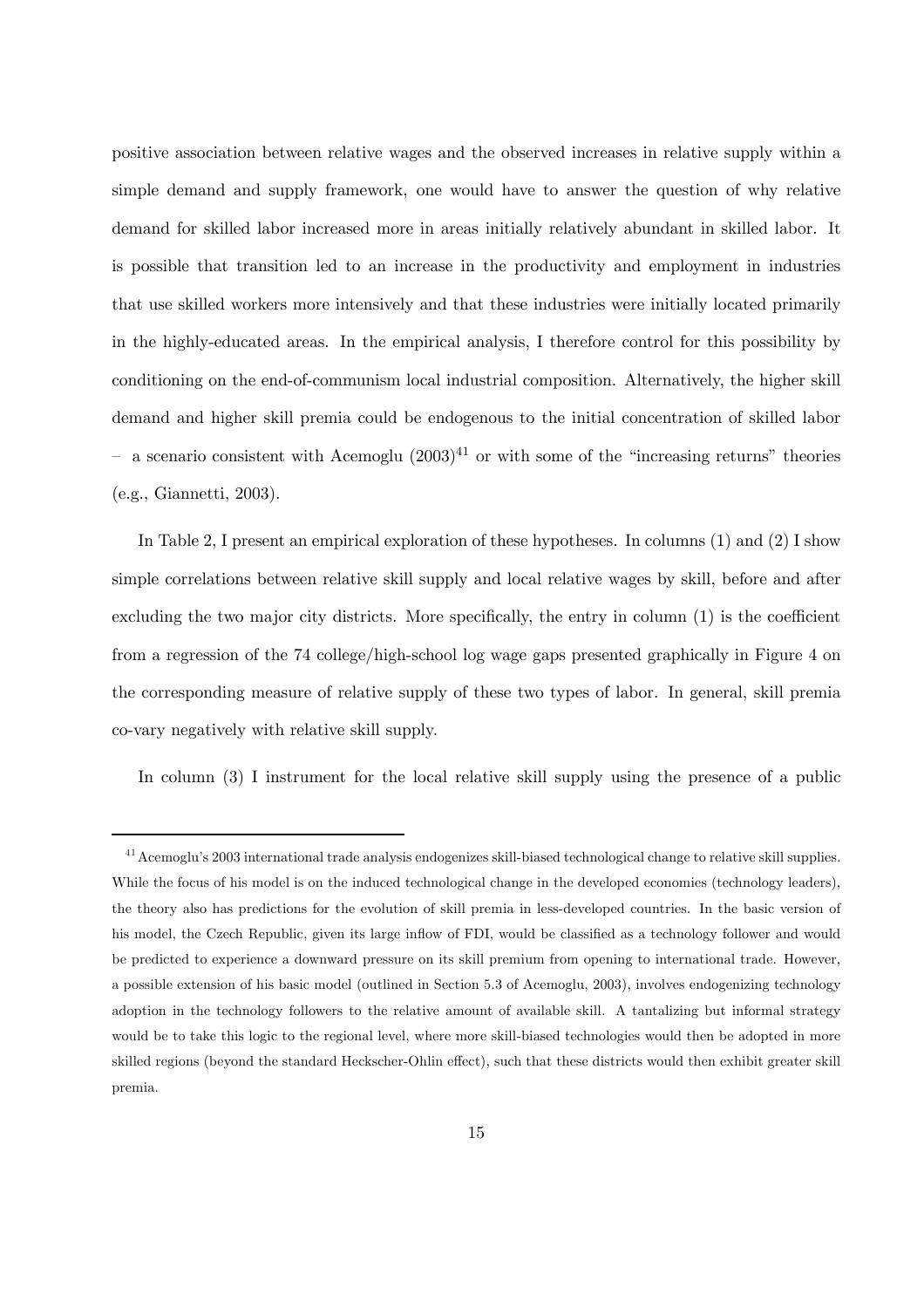college as of the end of communism.<sup>42</sup> To the extent that historical college location is exogenous to the market-economy skill-biased demand shocks, this allows me to identify the slope of the relative demand curve.<sup>43</sup> The coefficients in columns (1) to (3) are remarkably similar to those estimated by Bond et al. (2004) in a similar exercises studying much larger geographical areas – the U.S. states. Taking the estimate from column (3) at face value would imply a within-district relative demand elasticity close to 6. Such elasticity level is much higher than those obtained from U.S. time series data (Katz and Murphy, 1992) and is consistent with a significant tendency of skilled-intensive firms to locate in areas relatively abundant in skills. However, this tendency falls short of equalizing relative wages and is much weaker compared to the endogenous-technologyadoption scenario implied by Acemoglu (2003, Section 5.3). The estimate in column (3) as well as the comparison of columns (2) and (3) are also consistent with non-zero, but limited territorial mobility of Czech workers motivated by relative demand shocks.

Several remarks are in order to frame the analysis of Table 2:

(i) I am focusing on the two main types of labor which cover over 90 percent of Czech employment and leaving out the least educated group of workers with only elementary schooling (i.e. 8-9 years).

(ii) According to the 2001 Census, 20% of Czech employed workers commute outside of their district of residence. Ideally, one would empirically model this spatial spillover of skill supply, but such estimation is beyond the scope of this paper.

(iii) A standard demand/supply approach would relate the change in supply to the change in relative wages. I do not have available a measure of district-specific relative wages in 1991. Given that under the communist regime, returns to education as well as regional differences in relative wages were small and strictly regimented by the use of a wage grid (Münich et al., in press), the

 $42$ The positive first-stage coefficient on the college dummy has a t ratio of 12.

<sup>&</sup>lt;sup>43</sup> Since the presence of a college is closely tied to local human capital concentration, however, this instrumenting strategy will not remove local demand changes driven by initial skill concentration, i.e. the potential source of local "increasing returns".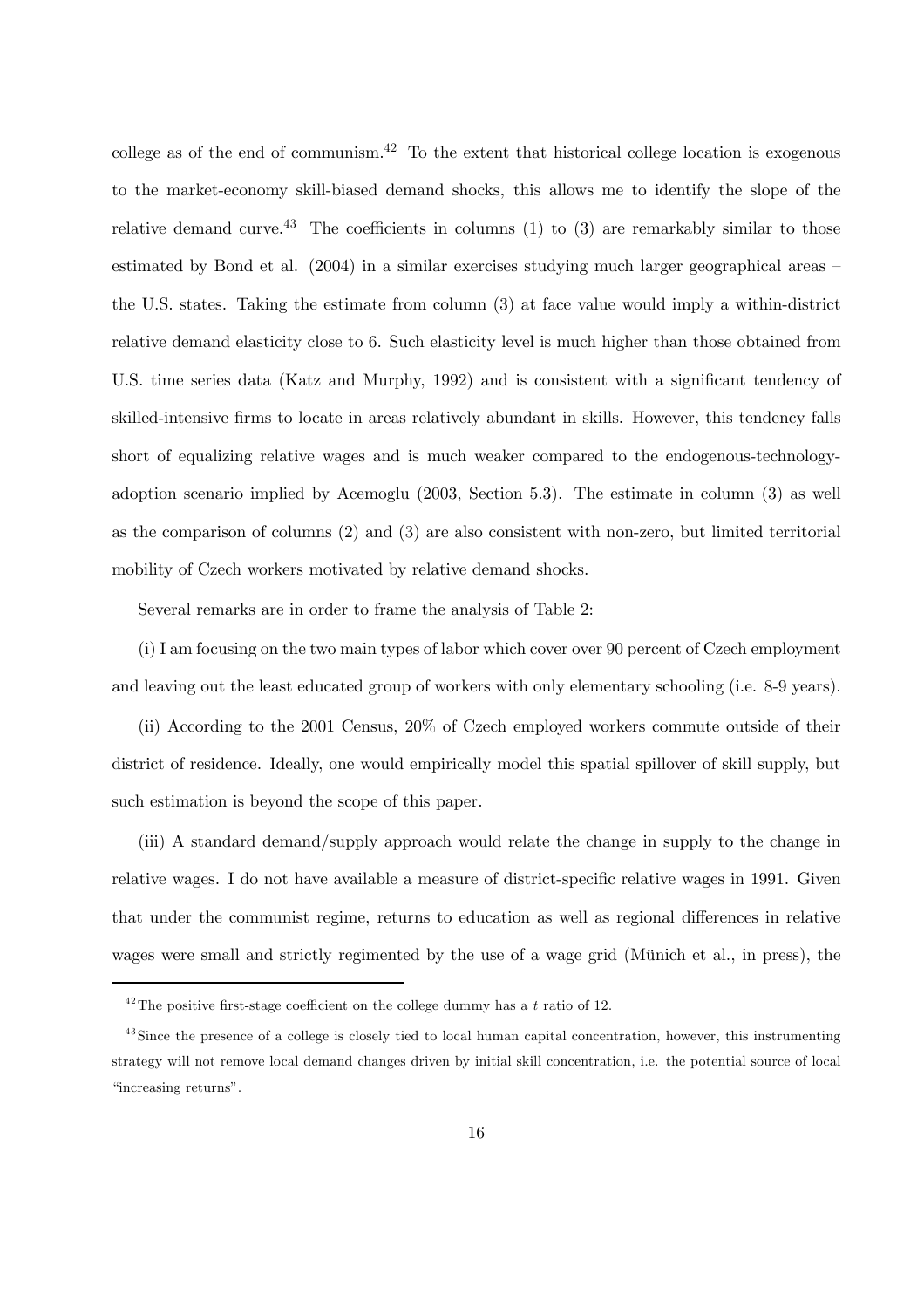2001 skill wage structure could be thought of as approximating the bulk of the change in relative wages between 1991 and 2001. However, this approach would rely on the untenable assumption that relative wages under communism were in an equilibrium with respect to relative supply of skills. The only equilibrium one can observe is that of the 2001 labor market.

(iv) It is tempting to also regress the local returns to a year of schooling on the local average years of education. This average area education measure differs from the relative within-district college/high-school supply measure used above in that it reflects the total local human capital of a district. However, given that the return to a year of college education in the Czech Republic is much higher than the return to a year of secondary schooling, such regression would be misleading. Much of the variation in average years of schooling is driven by college education (Section 2.1). When the share of college educated increases, this lowers the return to a year of college, but at the same time, because the share of the district workforce with high returns to a year of education increases, there is a positive effect on the district linear returns to a year of schooling; in the present analysis the latter effect dominates.

(v) The coefficients are not sensitive to the weighting scheme employed or to controlling for 1991 industry employment structure and are replicated when using an outlier-robust least-absolutedeviation estimator as opposed to least squares.

To further understand the variation in Czech district returns to education I regress the relative wage measure on three related variables in columns (4) and (5) of Table 2. The regression does not correspond to any structural interpretation and simply presents conditional correlations. Specifically, I introduce 2001 district stock of FDI per capita as an additional co-variate related to skill-biased demand shocks and skill-capital complementarity.<sup>44</sup> Foreign capital investment is attracted to areas relatively abundant in skills.45 Further, Sabirianova et al. (2004) show that

<sup>&</sup>lt;sup>44</sup>This investment measure is in millions of USD and is compiled by the Czech National Bank.

<sup>&</sup>lt;sup>45</sup>Regressing cumulated 2001 district FDI per capita on the 1991 district share of college-educated population over 15 results in a positive and statistically significant coefficient (using robust standard errors) of 0.05 (0.018) with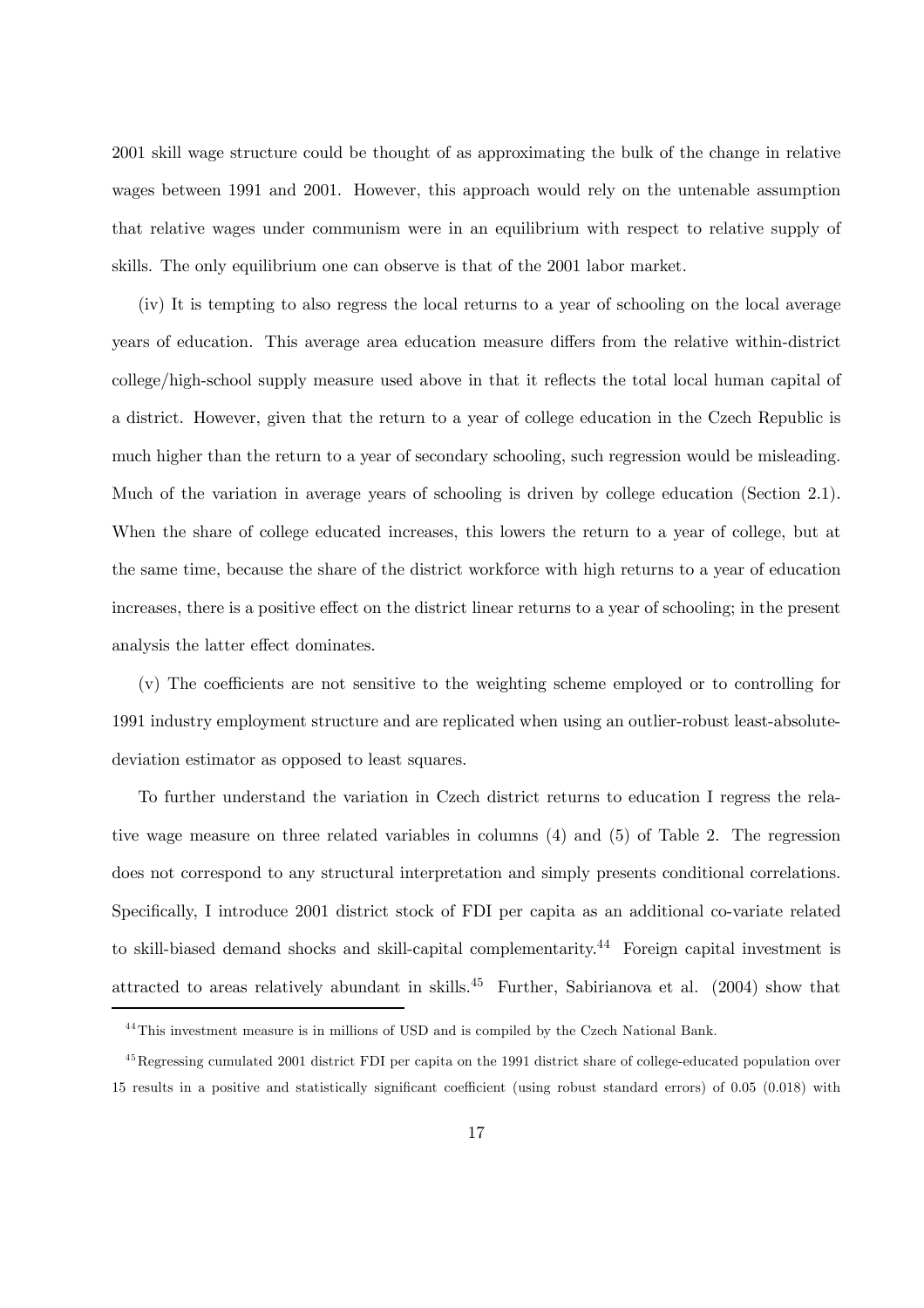foreign-owned firms are substantially more productive compared to both locally-owned private and state-owned firms. It is therefore possible that high-quality technology (capital) is complementary to local human capital concentration, although the theoretical prediction of the relationship may be ambiguous (Devillanova, 2004).<sup>46</sup>

Next, I also control for agglomeration economies by local area population density and for the local price level by a housing price index. Densely populated areas may feature higher skill premia because they allow for a more selective matching of workers and capital based on their complementary quality (Wheeler, 2001). Higher local price level may motivate a lower skill premium through the outmigration of less skilled workers who value local amenities less than high-educated workers (Black et al., 2004, see note n. 36).

The estimates of the FDI parameter are positive and therefore consistent with the demand shocks of international integration being positively associated with higher skill premia, but they do not reach conventional levels of statistical significance.<sup>47</sup> Similarly, neither population density nor local housing prices appear to be systematically associated with local skill premia, conditional on local skill supply.

<sup>(</sup>without) Prague. Excluding the capital Prague and going from the minimum to the maximum 1991 share of collegeeducated population (i.e. going from 0.04 to 0.15) then corresponds to additional 2 thousand USD FDI per capita that is about one district standard deviation in FDI per capita.

<sup>&</sup>lt;sup>46</sup> One can approximate across-industry demand shocks of transition reallocation by a Katz-Murphy-type man-power demand index based on the locality-specific reflection of country-wide industry-employment changes. Controling for initial industry structure of employment, as I do in Table 2, is similar in spirit. Yet, most reallocation in transition occurs within industries (Jurajda and Terrell, 2003; Commander and Faggio, 2003).

 $^{47}$ I exclude from the estimation the district of Mladá Boleslav, which features a below-average college/high-school wage gap and which is by far the largest recipient of FDI outside of the capital city of Prague. The exclusion does not affect the other parameters but changes the sign of the insignificant FDI coefficient.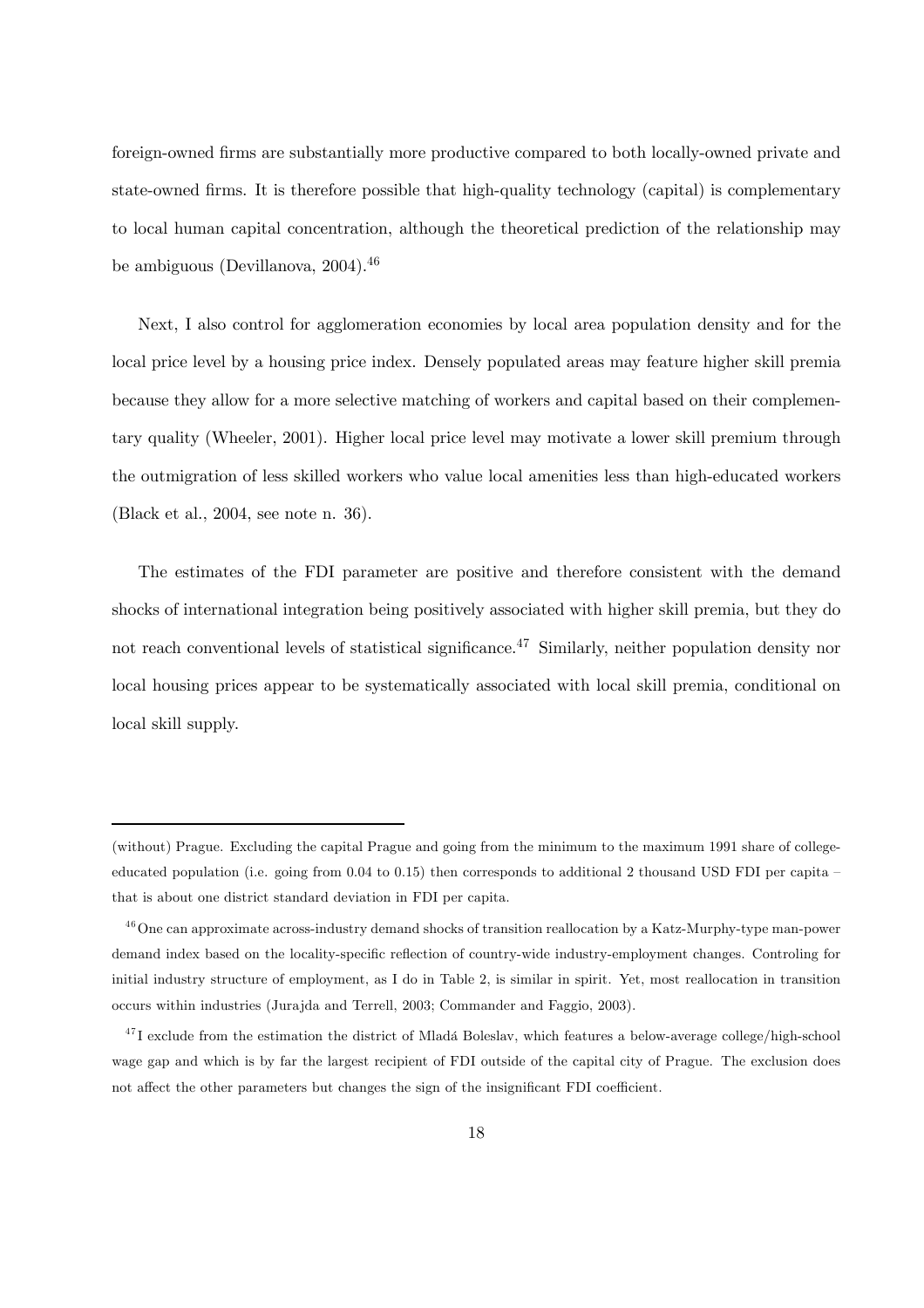### 4 Conclusions

The contribution of this paper is to investigate the importance of the local concentration of human capital in an economy which inherited a dramatic variation in local skill endowments from a nonmarket regime and which was subject to major skill-upgrading and international integration — the Czech Republic. The estimated local wages by education and local returns to education are linked to several strands of applied theory.

Following the identification strategy of Moretti (2004), i.e. relying on the exogeneity of the historical location of colleges, suggests little role of the local human capital concentration for local productivity beyond the individuals' own education effect. Next, the first available evidence on local returns to education in a post-communist economy (and possibly also outside of the US) points to extensive within-country dispersion of private benefits to education and implies relative demand elasticities consistent with those estimates in the U.S.

The finding of little role of local human capital concentration is not supportive of the implicit motivation of the EU regional programs implemented within the structural and cohesion funds, which take the view of the "increasing returns" literature, namely that economic integration results in a concentration of the most productive factors in the most advanced regions and increases regional inequalities (Canova, 2001). Nevertheless, it appears that local education production is a key factor driving persistent regional inequality.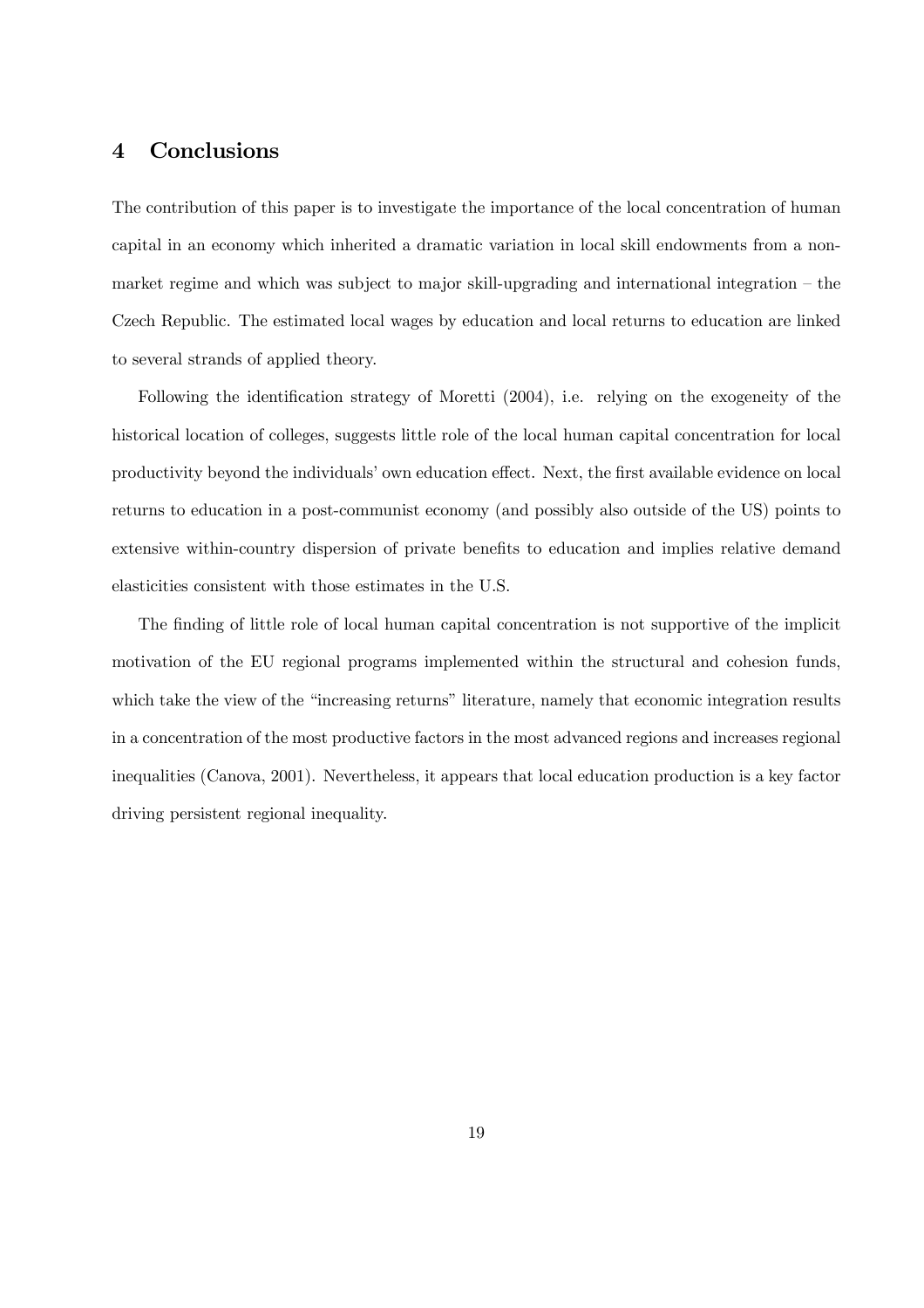#### Bibliography

Acemoglu, D. (2003) "Patterns of Skill Premia," Review of Economic Studies, 70, 199—230.

- Acemoglu, D., and J. Angrist, J. (2000) "How Large are Human Capital Externalities? Evidence from Compulsory Schooling Laws," NBER Macroeconomics Annual.
- Beeson, P.E. (1991) "Amenities and Regional Differences in Returns to Worker Characteristics," Journal of Urban Economics, 30, 224-241.
- Black, D., Kolesnikova, N., and L. Taylor (2004) "Understanding Returns to Education When Wages and Prices Vary by Location," mimeo, Carnegie Mellon University.
- Bornhorst, F., and S. Commander (2004) "Regional Unemployment and its Persistence in Transition Countries," IZA Discussion Paper No. 1074.
- Bound, J., and H.J. Holzer (2000) "Demand Shifts, Population Adjustments, and Labor Market Outcomes during the 1980s," Journal of Labor Economics, 18, 20—54.
- Bound, J., Groen, J., Kézdi, G., and S. Turner (2004) "Trade in University Training: Cross-State Variation in the Production and Stock of College-Educated Labor," Journal of Econometrics, 121: 143—173.
- Canova, F. (2001) "Are EU Policies Fostering Growth and Reducing Regional Inequalities?" Els Opuscles del CREI, no. 8., Universitat Pompeu Fabra.
- Commander, S., and G. Faggio (2003) "??," mimeo, London Business School.
- Commander, S., and J. Köllő (2004) "The Changing Demand for Skills: Evidence from the Transition," IZA Discussion Paper no. 1073.
- Denny K.J., Harmon, C.P., and R. Lydon (2002) "Cross-Country Evidence on the Returns to
- Education: Patterns and Explanations," CEPR Discussion Paper no. 3199.
- Devillanova, C. (2004) "Interregional migration and labor market imbalances ," Journal of Population Economics, 17, 229 —247.
- Fidrmuc, J. (2004) "Migration and regional adjustment to asymmetric shocks in transition economies," Journal of Comparative Economics 32, 230-247.
- Filer, R., Jurajda, Š., and J. Plánovský (1999) "Education and Wages in the Czech and Slovak Republics during Transition." Labour Economics 6 (4), 581-593.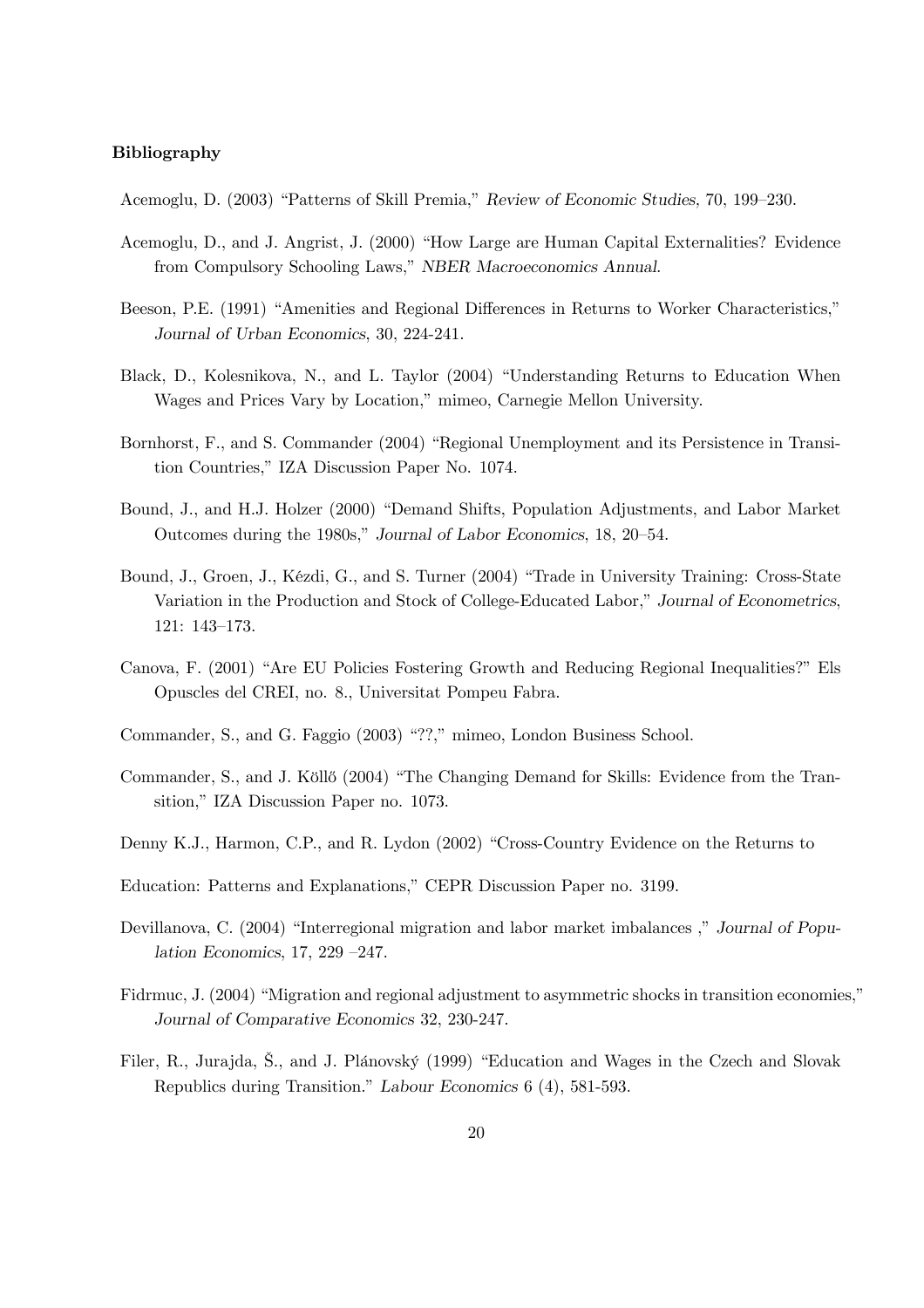- Fleisher B.M., Sabirianova K., and X. Wang (2004) "Returns to Skills and the Speed of Reforms: Evidence from Central and Eastern Europe, China, and Russia" IZA Discussion Paper No. 1182.
- Fujita, M., P.R. Krugman and A.J. Venables (1999). The Spatial Economy: Cities, Regions, and International Trade, Cambridge, MA: MIT Press.
- Galuščák, K., and D. Münich (2003), "Microfoundations of the Wage Inflation in the Czech Republic," Czech National Bank Working Paper No. 1/2003.
- Giannetti, M. (2003) "On the mechanics of migration decisions: skill complementarities and endogenous price differentials," Journal of Development Economics, 71: 329— 349.
- Giannetti, M. (2002) "The Effects of Integration on Regional Disparities: Convergence, Divergence, or Both?" European Economic Review, 46, 539—567..
- Glaeser, E.D., and D.C. Maré (2001) "Cities and Skills," Journal of Labor Economics, 19 (2), 316—342.
- Glaeser, E.D., and A. Saiz (2003) "The Rise of the Skilled City," Harvard Institute of Economic Research Discussion Paper No. 2025.
- Glaeser, E.L., Scheinkman, J.A., and A. Shleifer (1995) "Economic Growth in a Cross-Section of Cities," Journal of Monetary Economics 36, 117—143.
- Heckman, J. (2000) "Policies to Foster Human Capital," Research in Economics 51 (1), 3—56.
- Huber, P. (2004) "Intra-National Labor Market Adjustment in the Candidate Countries," Journal of Comparative Economics, 32 (2) 248-264.
- Jurajda, Š. (in press) "Czech Returns to Schooling: Does the Short Supply of College Education Bite?," Czech Journal of Economics and Finance.
- Jurajda, Š., and K. Terrell (2003) "Job Growth in Early Transition: Comparing Two Paths," Economics of Transition, 11 (2), 291-320.
- Katz, L.F., and K.M. Murphy (1992) "Changes in Relative Wages, 1963—1987: Supply and Demand Factors," The Quarterly Journal of Economics 107, 35—78.
- Kremer, M. (1993) "The O-Ring Theory of Economic Development," Quarterly Journal of Economics 108, 551— 576.
- Lucas, R.E. (1988) "On the Mechanics of Economic Development," Journal of Monetary Economics 22, 3—41.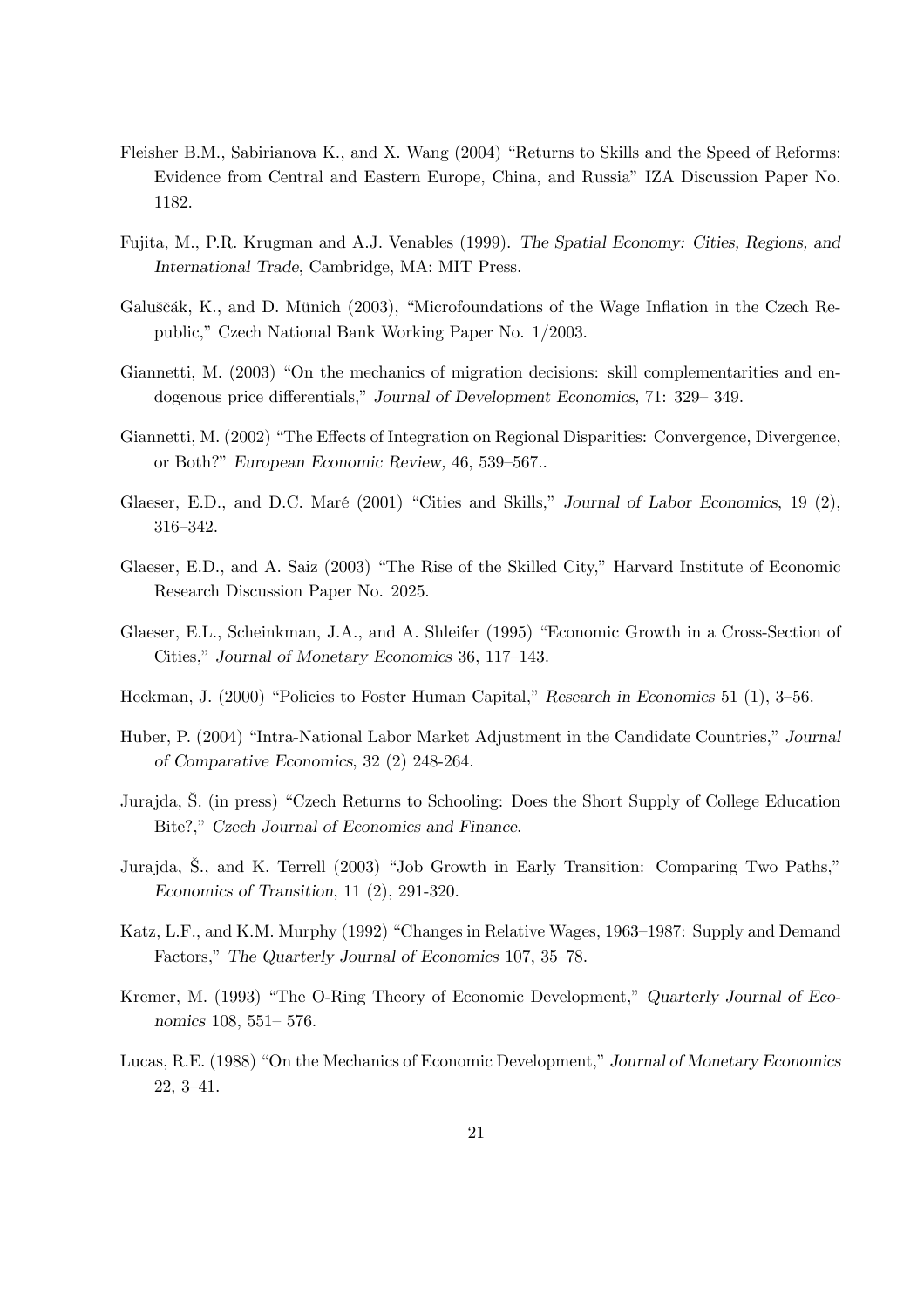- Moretti, E. (2004) "Estimating the Social Return to Higher Education: Evidence from Longitudinal and Repeated Cross-Sectional Data," Journal of Econometrics 121: 175 —212.
- Münich, D., Svejnar, J., and K. Terrell (in press) "Returns to human capital under the communist wage grid and during the transition to a market economy." Review of Economics and Statistics.
- OECD (2002) Benefits and Wages: OECD Indicators, Paris: OECD.
- OECD (2003) Education at a Glance: OECD Indicators, Paris: OECD.
- Puga, D. (1998) "The Rise and Fall of Regional Disparities," European Economic Review, 43, 303—334.
- Puga, D. (2002) "European Regional Policies in Light of Recent Location Theories," Journal of Economic Geography, 2 (4), 373—406.
- Rauch J.E. (1993) "Productivity Gains From Geographic Concentration of Human Capital: Evidence From the Cities," Journal of Urban Economics, vol. 34, 380-400.
- Sabirianova, K., Svejnar, J., and K. Terrell (2004) "Distance to the Efficiency Frontier and FDI Spillovers," IZA Discussion Paper no. 1332.
- Svejnar, J. (1999) "Labor Markets in the Transitional Central and East European Economies," in Ashenfelter, O., and D. Card, eds. Handbook of Labor Economics, Elsevier, pp. 2810-2857.
- Topel, R.H. (1986) "Local Labor Markets," Journal of Political Economy 94 (3):111 —143.
- Wheeler, C.H. (2001) "Search, Sorting, and Urban Agglomeration," Journal of Labor Economics, 19 (4), 879—899.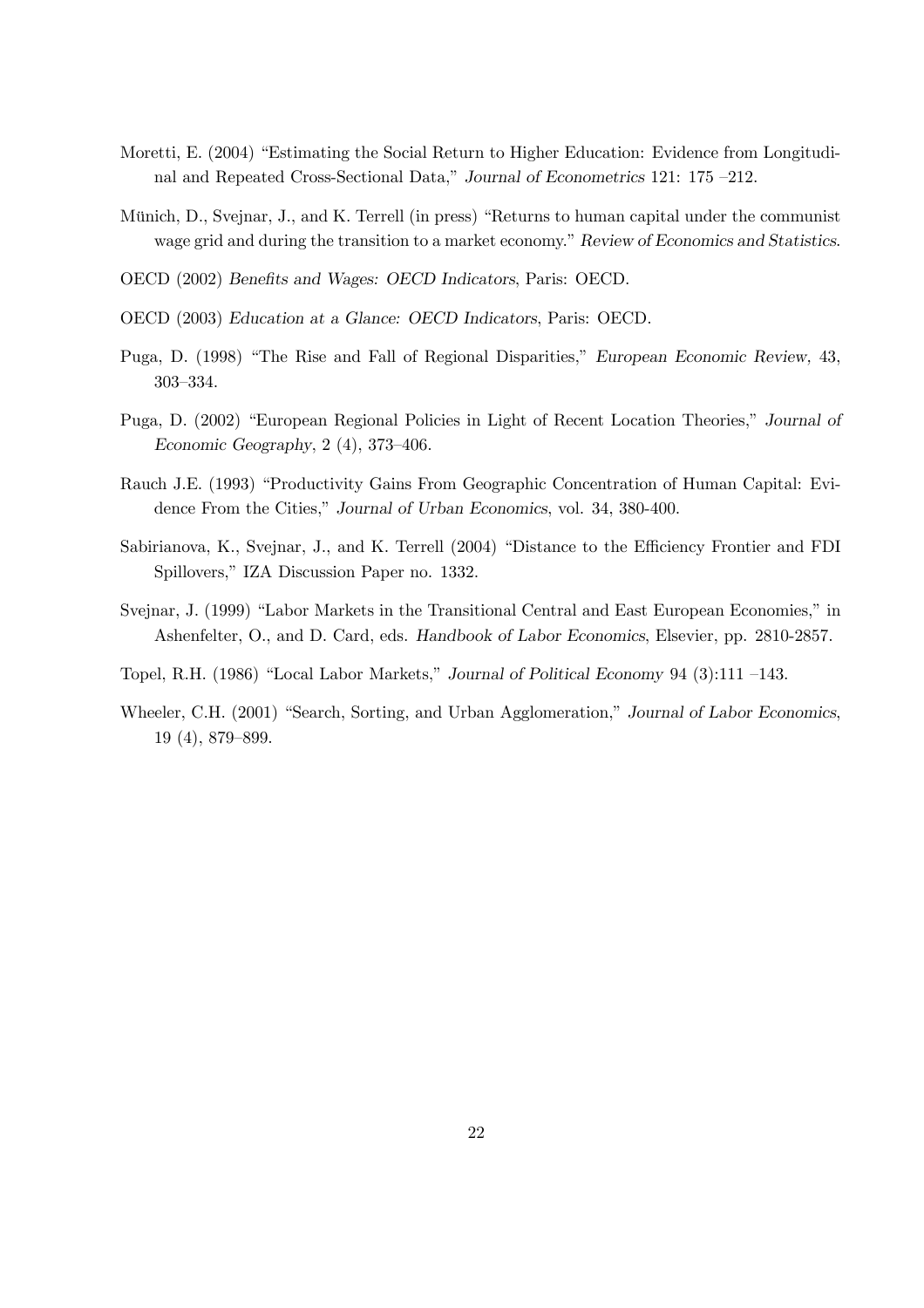#### Appendix: Wage Data Description

I use a 2001 Czech national employer survey, the Information System on Average Earnings (ISAE), in which firms report hourly wages of their employees. The firm sample is based on a 2000 stratified random sampling conducted by the Czech Statistical Office within the Eurostat's Structure of Earnings Survey program. Only firms employing more than 10 workers are sampled and the sampling rate is close to 100% for firms employing over 1000 workers. The data include over one third of the entire Czech enterprise employment and cover all firm size categories, and industries, except the public budgetary sector of health, education, and public administration.

The worker part of the data consists of hourly wages, gender, education (the highest degree obtained), and age for all employees of the surveyed enterprises. These wage records are drawn directly from companies' personnel databases and correspond to social security quarterly wage records. (Each quarter, employers calculate for each worker an average hourly wage, defined as total cash compensation including bonuses and other special payments divided by total hours worked for that quarter. This wage is then used in setting workers' sickness and unemployment benefits.) The uniformity of the wage definition and the use of personnel records minimizes the extent of reporting errors likely present in household survey data. Unfortunately, education is missing for 8% of workers and this part of data is excluded from the analysis. The 2001 analysis-ready sample covers 805,767 workers in 2,240 firms.

The average number of firms (workers) observed per district is 41 (10,863) and there is obviously strong sampling variance at the local level, especially in terms of firm size and industrial structure. Therefore, the wage data used in this paper consist of individual log-wage residuals from a national regression with firm size and two-digit industry controls as well as with worker-specific controls (gender, experience and its square). The residuals in these national regressions are clustered at firm level to correct inference for the inter-dependence of worker unobservables within firms.

These adjusted wage data are then used to estimate district (i) average wages by education (district-education fixed effects), and (ii) returns to education. The latter consists of districtspecific regressions controlling for individual education. The implicit assumption embodied in the estimation of district relative wages is that within the Czech districts, which average 100 thousand inhabitants and a few dozen kilometers in diameter, labor markets are integrated, labor is fully mobile, and the within-district wage structure can therefore be captured using a small sample of firms. The interpretation of the estimates of district average wages is, however, affected by the necessity to 'filter out' the industrial composition of the sampled firms, which itself is a reflection of the local industrial structure, albeit a noisy one.

Finally, when district-level second-stage regressions are performed, regressing district wages or returns on other controls, these are weighted by either the number of district observations (for average wages) or by the inverse of the variance of district-specific estimated slope coefficients (for returns to education). For a similar two-step procedure see Moretti (2004).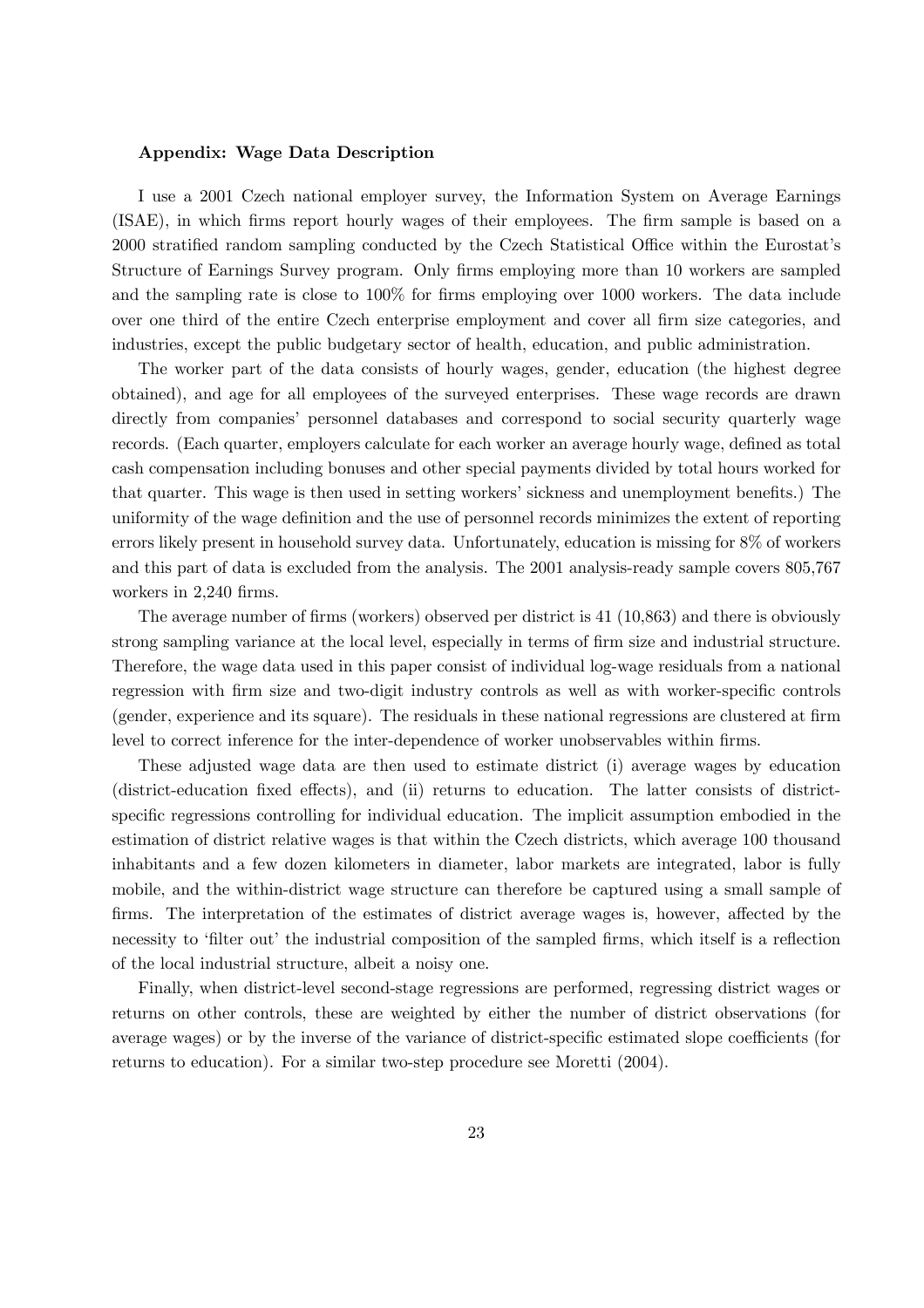

Figure 1: 2001-1991 Change vs. 1991 Level of Share of College-Educated Population



Figure 2: District Unemployment Rates by Education, 2001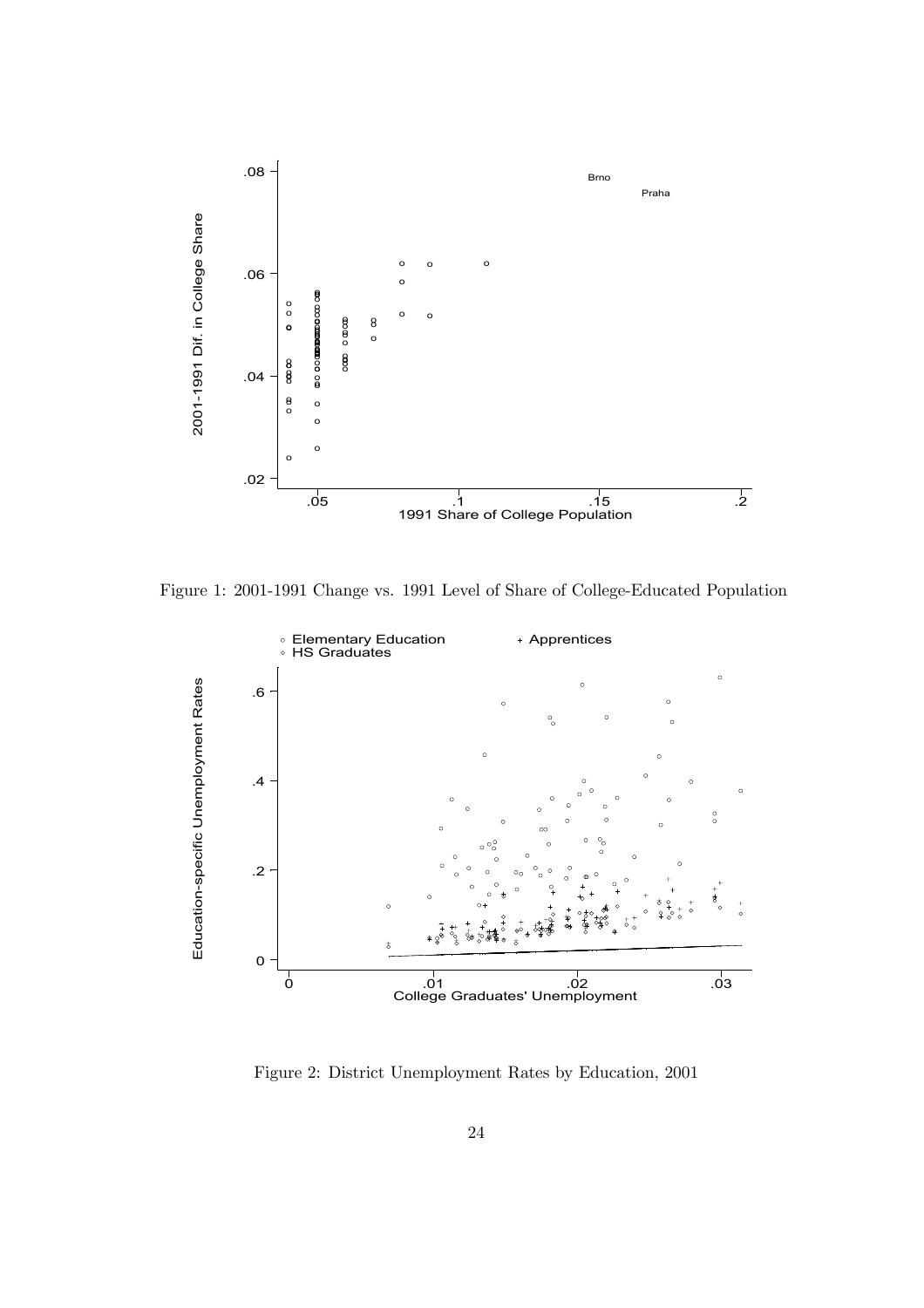

Figure 3: District Relative Wages by Education, 2001



Figure 4: District College/High-School Wage Gaps w/ 95% Confidence Intervals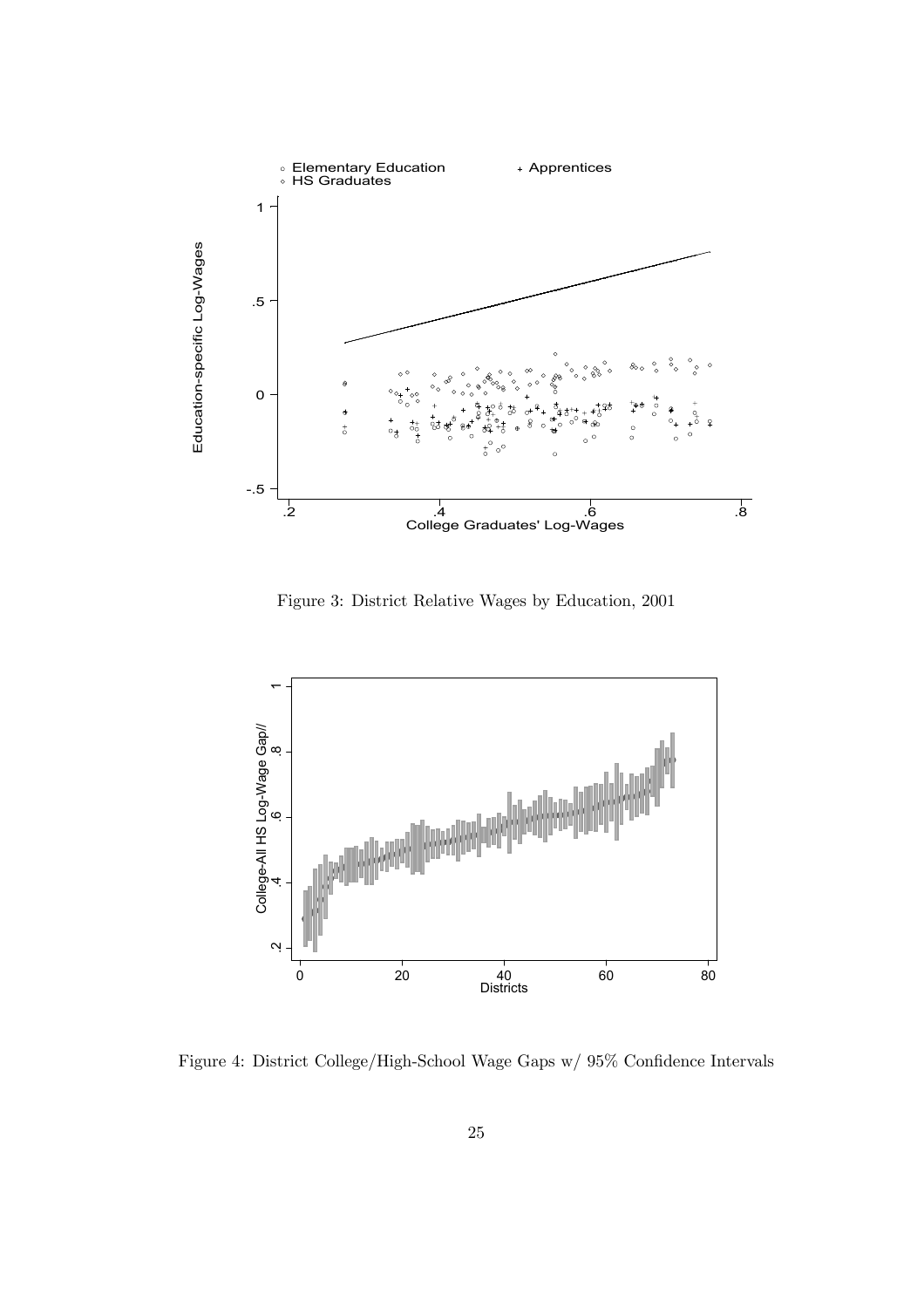|                  | (1)            | (2)            | (3)            | $\left( 4\right)$ | (5)              | (6)            |  |  |
|------------------|----------------|----------------|----------------|-------------------|------------------|----------------|--|--|
|                  |                | College Wage   |                |                   | High-School Wage |                |  |  |
| 1991 $%$ College | 0.359          | $-0.208$       |                | 0.480             | 0.913            |                |  |  |
|                  | (0.301)        | (0.435)        |                | (0.195)           | (0.251)          |                |  |  |
| $2001\%$ College | 0.262          | 0.011          | $-0.137$       | 0.322             | 0.609            | 0.739          |  |  |
|                  | (0.170)        | (0.249)        | (0.362)        | (0.122)           | (0.139)          | (0.228)        |  |  |
| Prague and Brno  | Yes            | N <sub>0</sub> | N <sub>0</sub> | Yes               | N <sub>0</sub>   | N <sub>o</sub> |  |  |
| IV               | N <sub>0</sub> | No             | Yes            | N <sub>0</sub>    | $\rm No$         | Yes            |  |  |

Table 1: District Wages and the Share of College Education

Notes: Each estimate is based on a separate regression controlling for 1991 shares of employment in 8 industrial categories. The dependent variable is the district-education intercept for either college or high-school graduates from a regression of log wages on firm and individual controls including education. The independent variable is either the 1991 share of district population or the 2001 share of district employment with college degree. The instrument is the presence of a public college in district as of 1990. Robust standard errors in parentheses. The regression is weighted using the number of observations in each district group.